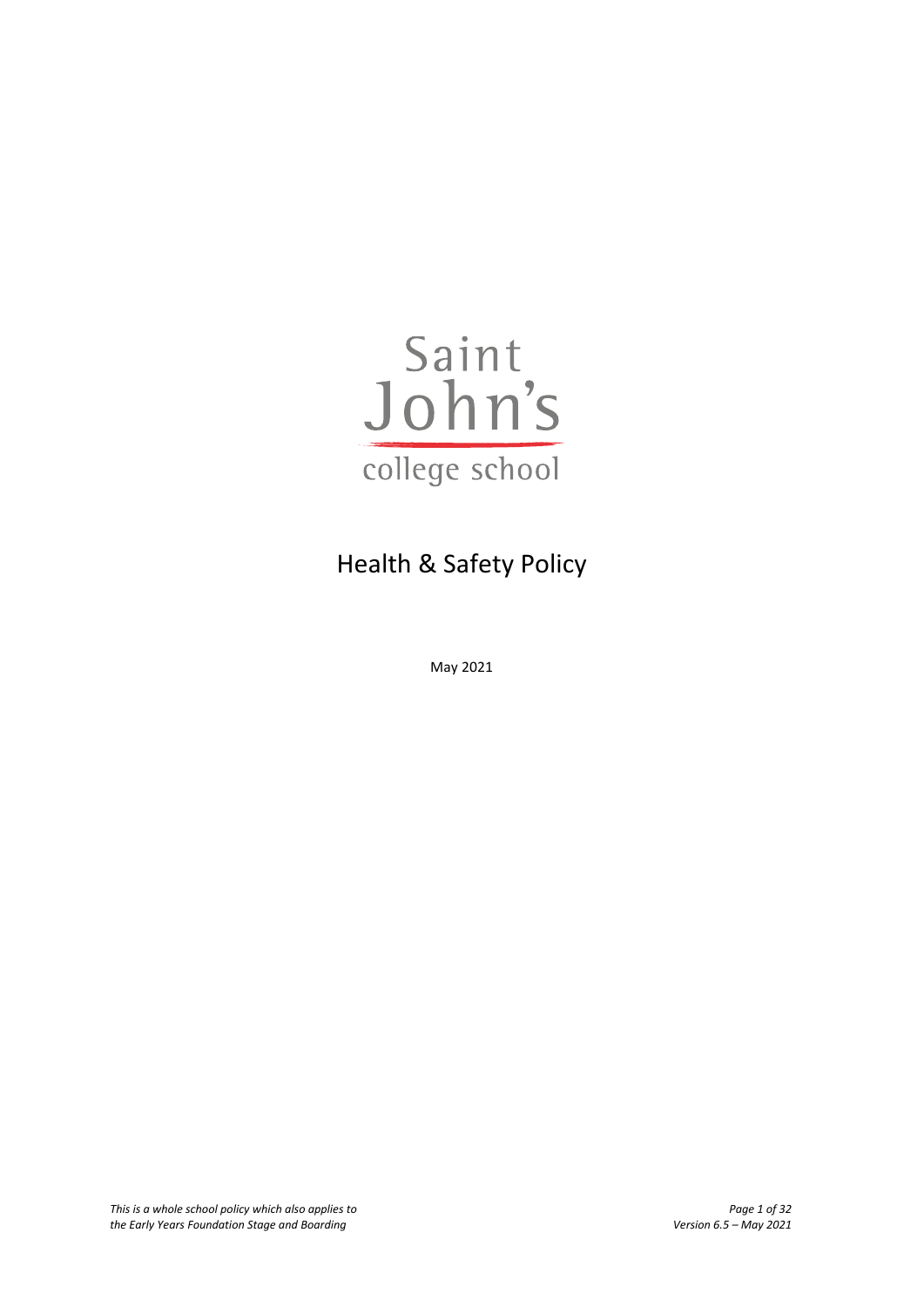## 1. **STATEMENT OF INTENT**

- 1.1 The Governors recognise that under the Health and Safety at Work etc Act 1974 they have a legal duty to ensure, so far as is reasonably practicable, the health, safety and welfare of all their employees and that they have certain duties towards pupils, the public and people who use the premises of the School from time to time, these duties being implicit in the above Act.
- 1.2 The Governors accept these duties and it will continue to be their policy to promote standards of health, safety and welfare that comply fully with the terms and requirements of the above Act, Regulations made under that Act and Approved Codes of Practice. It is considered by the Governors that health and safety is a responsibility at least equal in importance to that of any other function of the School.
- 1.3 The Governors will take all such steps as are reasonably practicable to meet its health and safety objectives, which are:-
	- 1.3.1 the creation of an Organisational Structure and a positive health and safety culture which supports risk control at all levels within the School, particularly at Senior Management level;
	- 1.3.2 to systematically identify and control risk as an effective approach to injury, illhealth and loss prevention;
	- 1.3.3 to maintain safe and healthy working places and systems of work and to protect all employees, pupils and others including the public in so far as they come into contact with foreseeable work hazards;
	- 1.3.4 to provide and maintain a safe and healthy teaching environment for all employees and pupils with adequate facilities and arrangements for their welfare;
	- 1.3.5 to provide all employees and pupils with the information, instruction, training and supervision that they require to work safely and efficiently. The School's Health and Safety Consultants are available to provide relevant information and this will be disseminated to the staff as appropriate;
	- 1.3.6 to develop an understanding of risk control and safety awareness amongst all employees and pupils and, as a result of this, create individual responsibility for health and safety at all levels and be responsive to internal and external change;
	- 1.3.7 to provide a safe environment for all visitors to the School's premises bearing in mind that these visitors may not necessarily be attuned to certain aspects of the School's environment;
	- 1.3.8 to control effectively the activity of all outside contractors when on the School's premises. It is the intention of the Governors that, apart from routine supervision and control of contractors, this aim will be achieved in part by demanding copies of the contractors' Safety Policies at the Tender stage;
	- 1.3.9 to encourage full and effective two-way consultation on health and safety matters by utilising the management structure of the School and the committees already existing;
	- 1.3.10 to use health and safety to preserve and develop human and physical resources and hence contribute to the School's performance;
	- 1.3.11 to ensure that this Policy is used as a practical working document and that its contents are publicised fully;
	- 1.3.12 to constantly scrutinise and review performance, and the details of this Policy so that the School learns from experience and keeps in line with changes in current legislation.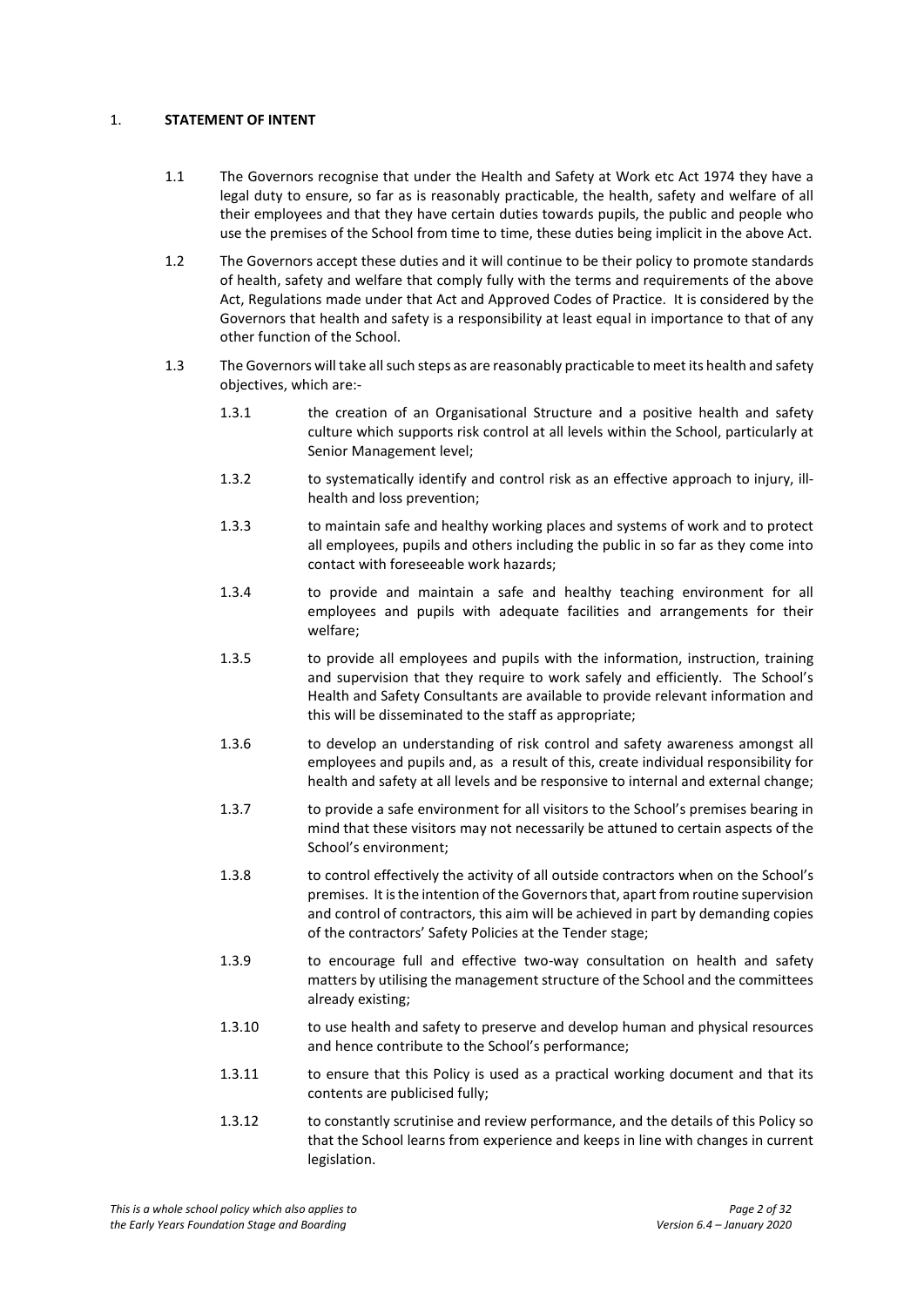- 1.4 The Governors are committed to providing adequate resources to ensure that health and safety objectives and this Policy are met.
- 1.5 School is conscious of the external environment that may be affected by its activities and will pay full regard to the implications of the Environmental Protection Act 1990 and, in particular, the Duty of Care as regards waste.
- 1.6 The Governors and School are aware of, and will meet, the requirements under the Children Act 1989 regarding fire provisions and ensuring that staff and pupils are aware of the school's health and safety policies and practices. It is the intention of the school to follow the advice given in 'The Children Act Guidance and Regulations Volume 5'.
- 1.7 The Governors and School recognise the guidance contained in 'Managing Health and Safety in Schools' and 'Health and Safety Guidance for School Governors and Members of School Boards', both prepared by the Education Service Advisory Committee of the Health & Safety Commission, and intends to follow the good practice recommendations they make.
- 1.8 The School will provide and maintain a written Risk Assessment of the risks to the health and safety of its employees whilst they are at work and others who may be affected, as required by the Management of Health and Safety at Work Regulations 1999.
- 1.9 The Governors and School recognise the good practice contained in 'Health and Safety Advice on Legal Duties and Powers for Local Authorities, Head Teachers, Staff and Governing Bodies (2013), prepared by the DfE and intends to follow the recommendations it makes.
- 1.10 The Governors consider that this Health & Safety Policy is an integral element of the overall School Business Plan and other resource policies.
- 1.11 The Governors have appointed Owen David Risk Management Limited of Market Drayton as Competent Persons to provide the necessary legal, technical and practical health and safety assistance and information and also to provide an independent monitoring service of the activities of the School. A full Health and Safety audit was carried out by Owen David Risk Management in January 2017 and recommendations acted upon. Further audits will be carried out as required but no later than a period of 5 years.
- 1.12 This Policy will be brought to the attention of all employees and periodically reviewed and revised as necessary.

| Signed: | (for the Governors) |
|---------|---------------------|
| $\sim$  |                     |

Date: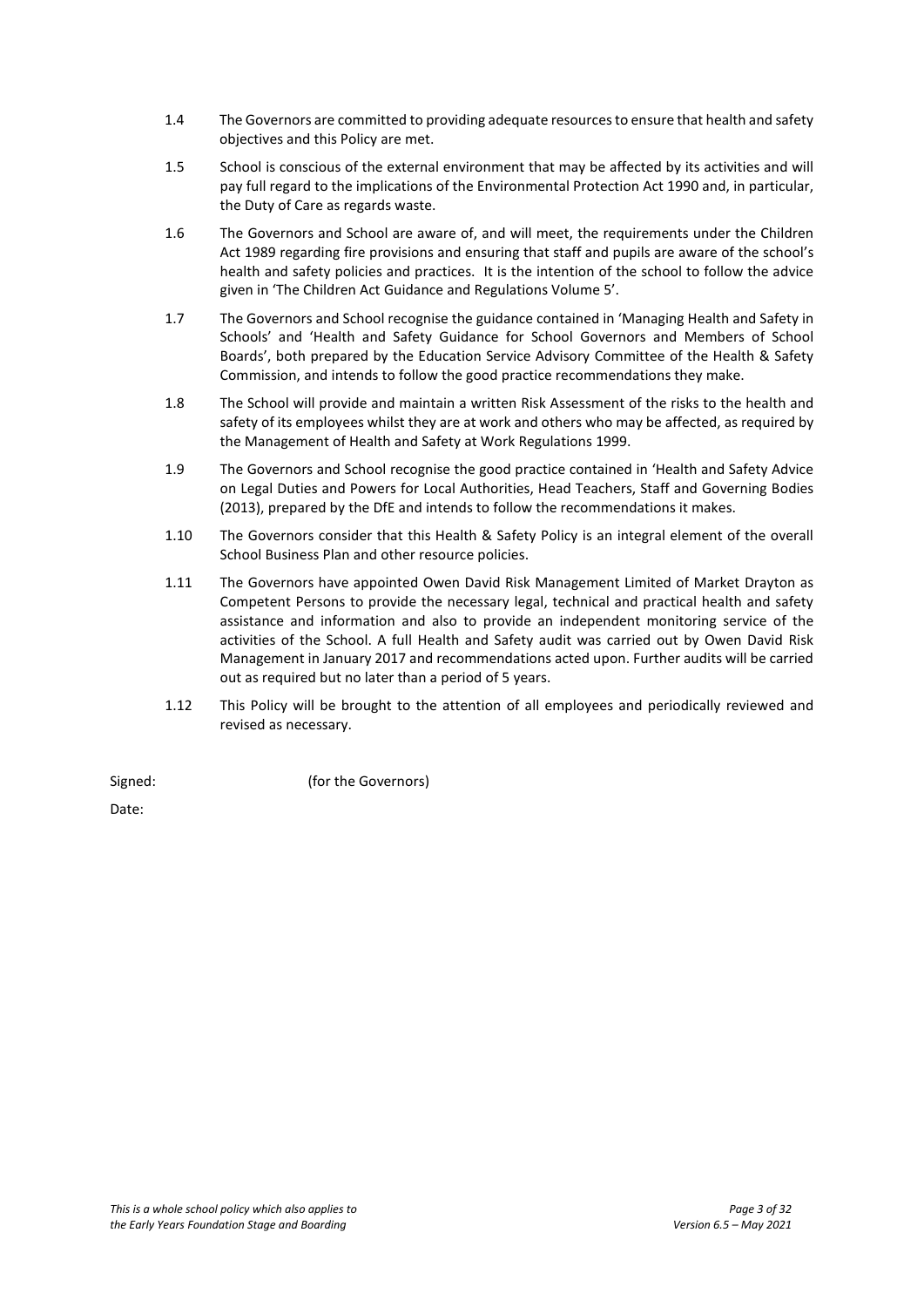## 2. **ORGANISATION**

## 2.1 **The Governors**

- 2.1.1 The Governors accept full responsibility for health and safety within the School.
- 2.1.2 The Governors consider that one of their primary objectives is to provide the best possible safe and healthy working conditions for employees and to ensure that their work does not adversely affect the health and safety of other people.
- 2.1.3 The Governors recognise their corporate responsibility as employers to ensure, so far as is reasonably practicable, that this same safe and healthy environment is also provided for pupils and all other people who visit the School.
- 2.1.4 The Governors are committed to ensure that the School operates in accordance with current legislation. They are not, however, content to merely conform to minimum acceptable standards but are determined to ensure the best possible standards are met.
- 2.1.5 They will constantly monitor the effectiveness of the implementation of this Policy and will revise it where necessary.
- 2.1.6 The Governors will ensure that any changes in this Policy will be brought to the attention of all employees.
- 2.1.7 They will establish an information gathering and reporting procedure so that their decision-making on health and safety is soundly based and is current.

## 2.2 **Headmaster**

The Headmaster will be responsible to the Governors for the safe functioning of all School activities. He will:

- 2.2.1 constantly monitor the effectiveness of the Policy as regards both academic and non-academic work and report back to the Governors as appropriate;
- 2.2.2 consult with the Bursar as nominated Safety Officer;
- 2.2.3 recommend changes in the Safety Policy in the light of experience;
- 2.2.4 ensure the co-operation of all staff at all levels as regards working to this Policy;
- 2.2.5 be responsible for ensuring that all Heads of Department, House Masters and all departmental heads on the domestic side fully understand their responsibilities and are given both the time and the encouragement to pursue them;
- 2.2.6 take steps to ensure that any changes in curriculum and also changes in systems of work on the domestic side are considered for their health and safety implications.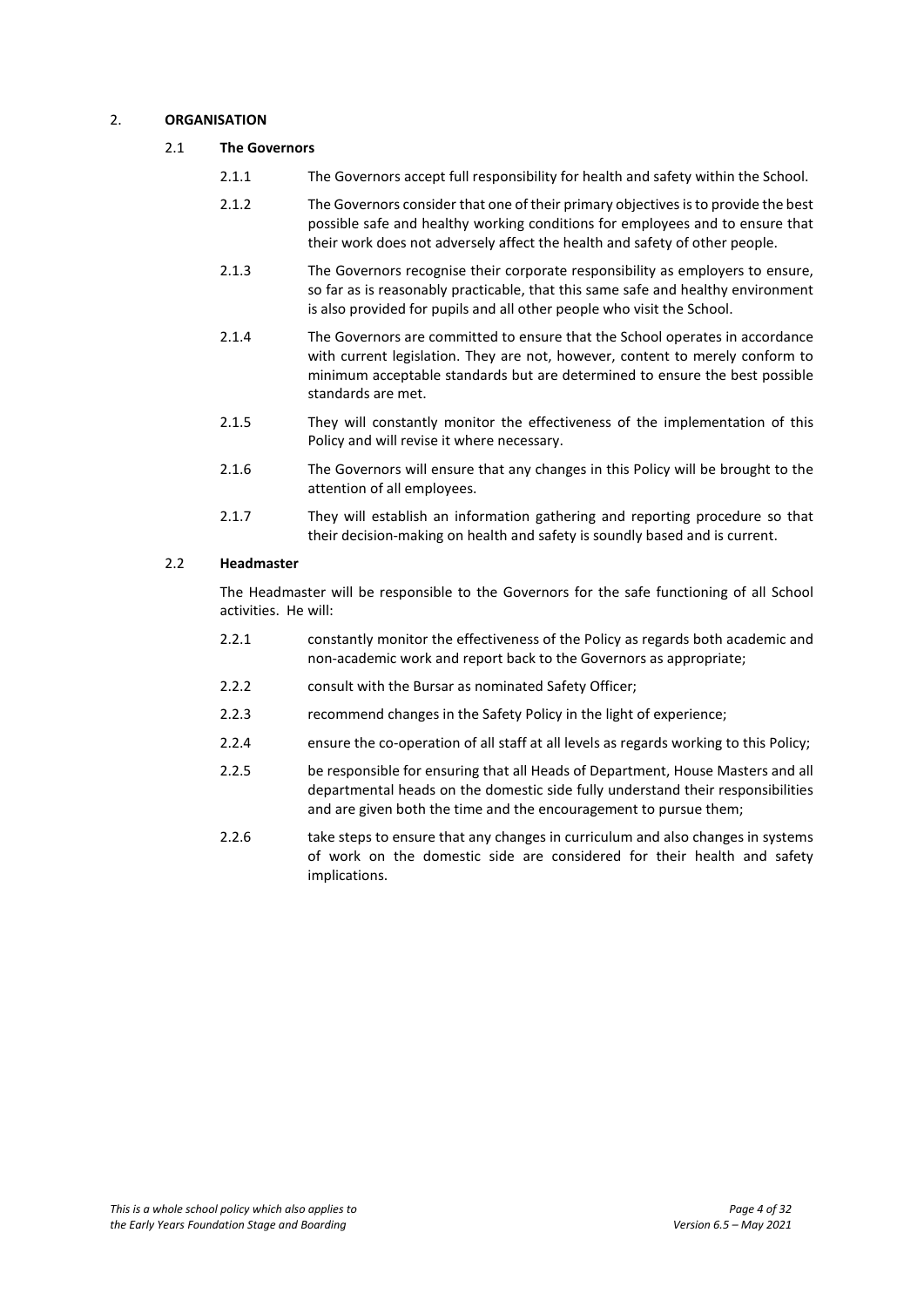## 2.3 **Bursar**

On a day-to-day basis the Headmaster's responsibility as regards the domestic and administrative side of the School will be devolved to the Bursar, and the Bursar in particular will:

- 2.3.1 monitor the effectiveness of this Policy and report back to the Headmaster as appropriate;
- 2.3.2 be appointed as the School's nominated Safety Officer having responsibility for obtaining, interpreting and disseminating all relevant health and safety information to the School via the normal line management structure;
- 2.3.3 be the liaison point with the School's Health and Safety Consultants and ensure that their services are used fully to obtain the above information;
- 2.3.4 in a line management function, be responsible for the safe operation for all administrative, maintenance, janitorial and domestic staff;
- 2.3.5 be responsible for ensuring that all maintenance contracts involving outside bodies which monitor certain aspects of the School functions are fully used and kept up to date;
- 2.3.6 where individual employees in the various domestic functions listed above are given posts of intermediate responsibility, identify those posts in this Policy and ensure that those individuals are given the necessary instruction, responsibility and encouragement to carry out the functions that they have been given;
- 2.3.7 establish a system for the reporting back of all accidents, incidents, near misses and damage to School property and investigate accordingly. The results of these investigations, as well as being dealt with by the line management function, would then be discussed by the School's Senior Management Committee;
- 2.3.8 following completion of work associated with the COSHH Regulations, ensure that the ordering of all substances is through his department so that decisions may be taken for additional Assessments;
- 2.3.9 be responsible for liaising with outside bodies who may from time to time use the facilities of the School, and ensure that appropriate action is taken both to ensure these bodies have sufficient knowledge of the School procedures and that the School itself is appropriately indemnified;
- 2.3.10 be responsible for the selection of outside maintenance contractors and the monitoring of all activities on the School premises, and in this context liaise fully with the School's professional advisors;
- 2.3.11 be responsible for co-ordinating the School's preparation of statutorily required Risk Assessments, Manual Handling Assessments, Personal Protective Equipment Assessments and Display Screen Equipment Workstation Assessments;
- 2.3.12 be responsible for preparing the School's Active Monitoring Inspection Plan and the School's Health and Safety Committee.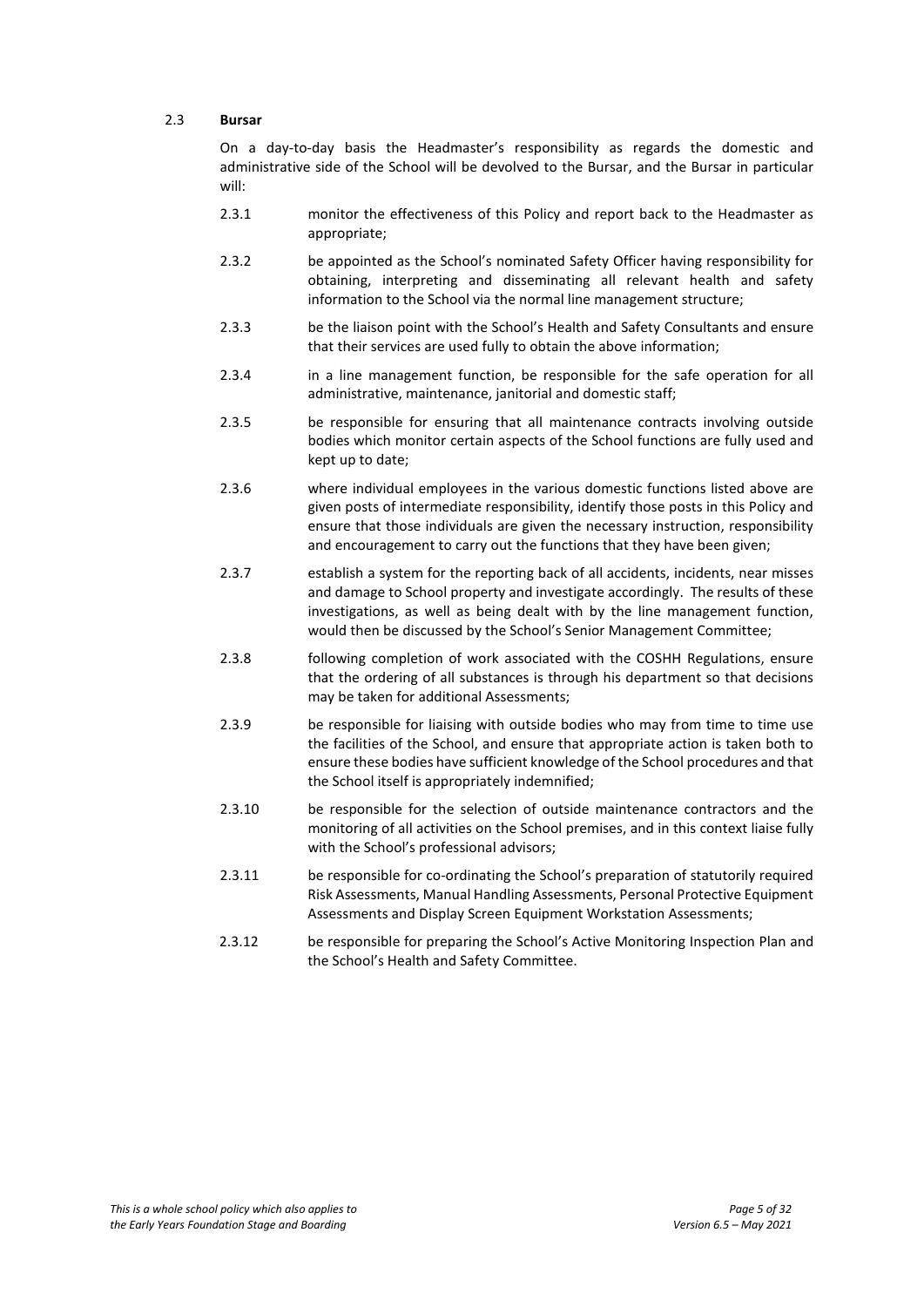## 2.4 **Heads of Department**

The Heads of Department will be responsible to the Headmaster for the following:

- 2.4.1 for ensuring that his/her department is run according to the standards laid out in this Policy, minimum legal standards and other appropriate standards that may be set by the School;
- 2.4.2 they will be responsible for ensuring that the teachers working under them understand the practical aspects of this Policy and the various legal requirements that apply within their areas of responsibility;
- 2.4.3 they should be responsible for ensuring that these teachers are aware of the degree of priority that these matters carry and that where appropriate they would be provided with both the time and encouragement to pursue such matters;
- 2.4.4 notify the Headmaster of any matters within this field which they feel are beyond their competence to deal with;
- 2.4.5 they should be responsible for reporting to the Bursar any accidents, incidents, near misses or damage for appropriate investigation;
- 2.4.6 they will be responsible for ensuring adequate supervision for pupils both inside the School, during normal teaching activities, and also on external trips as detailed in part 3 of this Policy;
- 2.4.7 as regards the COSHH Regulations, they will be responsible for notifying directly to the Bursar any new substances that are required to be purchased by their department;
- 2.4.8 they will be responsible for ensuring that the teaching staff, for whom they are responsible, co-operate fully with any fire practices and other emergencies as specified in part 3 of this Policy.
- 2.4.9 Attending meetings of the School's Health and Safety Committee.

## 2.5 **Housemaster**

Apart from the normal supervisory role, the Housemaster will have very specific duties, as follows:

- 2.5.1 ensuring that all fire doors are kept closed at night, this work being undertaken by themselves and not delegated to pupils;
- 2.5.2 make arrangements for fire practices at the agreed frequency;
- 2.5.3 ensure that all pupils and sleeping-in domestic staff in the house are fully familiar with all fire instructions;
- 2.5.4 constantly monitor all the dormitories as to correct use of electrical equipment;
- 2.5.5 ensure that all means of escape in case of fire are at all times kept free and unobstructed;
- 2.5.6 contact the Bursar if there are any problems with the location and allocation of fire extinguishers.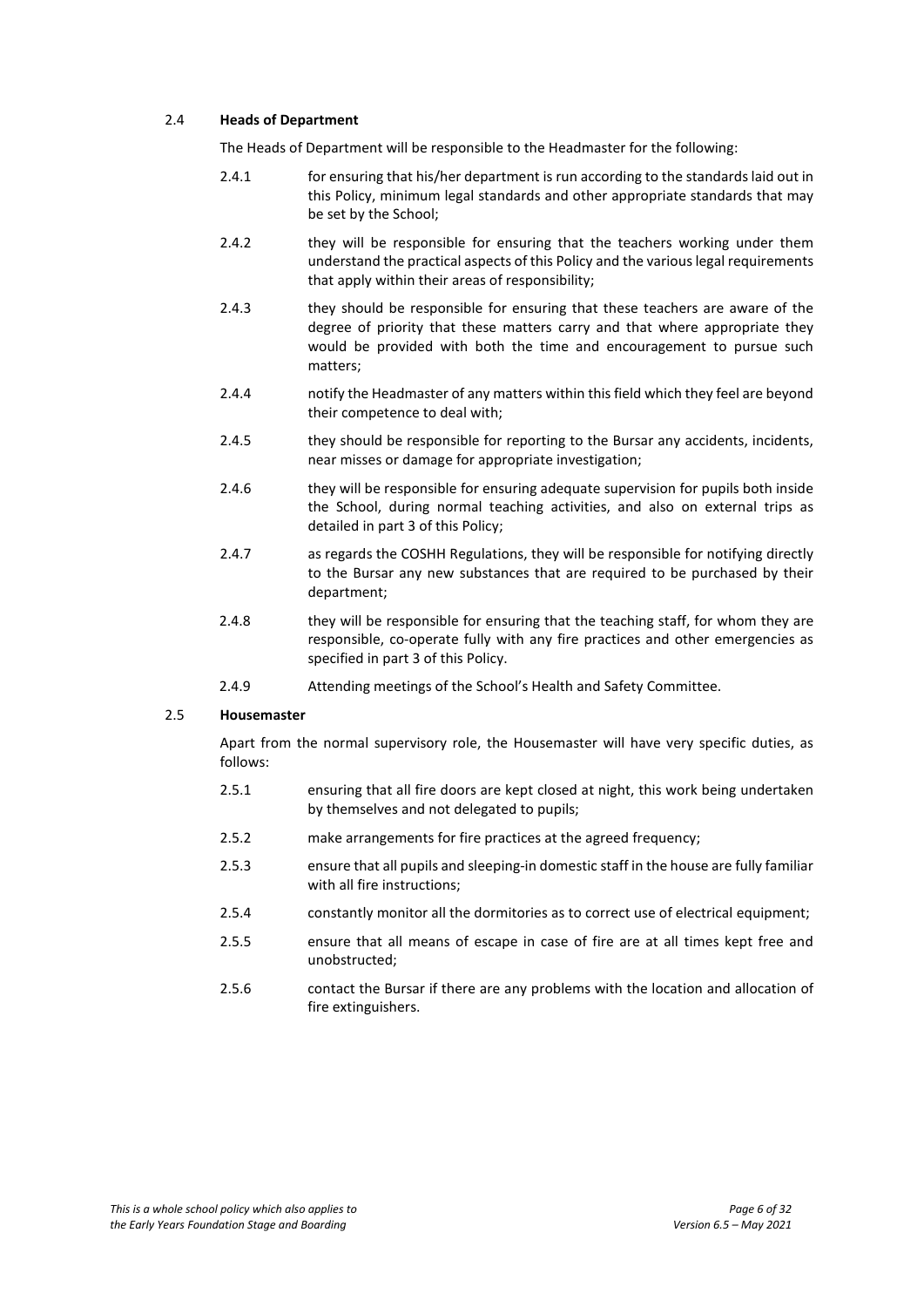## 2.6 **Laboratory Assistants**

They will be responsible to the Head of Department as appropriate for the following:

- 2.6.1 isolating gas supplies to laboratories at the end of each teaching day;
- 2.6.2 the constant security of all toxic and highly flammable substances which may be used in their department;
- 2.6.3 to this end ensuring that all stores are kept securely locked when not actually being supervised;
- 2.6.4 be responsible for ensuring that all experiments and services are rendered safe, so far as it is safe to do so, on hearing the fire alarm;
- 2.6.5 be responsible for ensuring that a sufficient number of the correct fire extinguishers are available within, or close to, the prep rooms.

#### 2.7 **Functional Managers**

- 2.7.1 This section refers to the managers who head maintenance, groundstaff, gardeners, janitorial services and caterers.
- 2.7.2 These managers will be responsible to the Bursar for the safe running of their activities. They will be responsible for ensuring adequate supervision of all activities so that the work proceeds according to standards laid down in this Policy.
- 2.7.3 They will be responsible for ensuring that staff have appropriate training according to the needs of their work.
- 2.7.4 They will undertake the necessary training pursuant upon completion of work under the COSHH Regulations.
- 2.7.5 They will be responsible for ensuring that all agreed systems of work are followed.
- 2.7.6 Where they come across matters that they feel are not within their competence to deal with, they should refer the matter to the Bursar.
- 2.7.7 They should be responsible for investigating any accident or incident of a type specified by the Bursar and reporting accordingly.
- 2.7.8 They will be required to attend meetings of the School's Health and Safety Committee.

#### 2.8 **Employees**

- 2.8.1 The employees of the School must take reasonable care as regards themselves and other persons who may be affected by their actions and must be fully aware of their duties under Sections 7 and 8 of the Health and Safety at Work etc Act 1974 and also under the specific Codes of Regulations.
- 2.8.2 They must wear and use all Personal Protective Equipment and safety devices that are provided by the management for their protection and co-operate fully with the management when the latter are pursuing their responsibilities under the above Act.
- 2.8.3 They will observe all Safety Rules and Regulations both statutory and school and conform to any safe systems of work that may be developed.
- 2.8.4 They must report all accidents, incidents and damage to their immediate superior.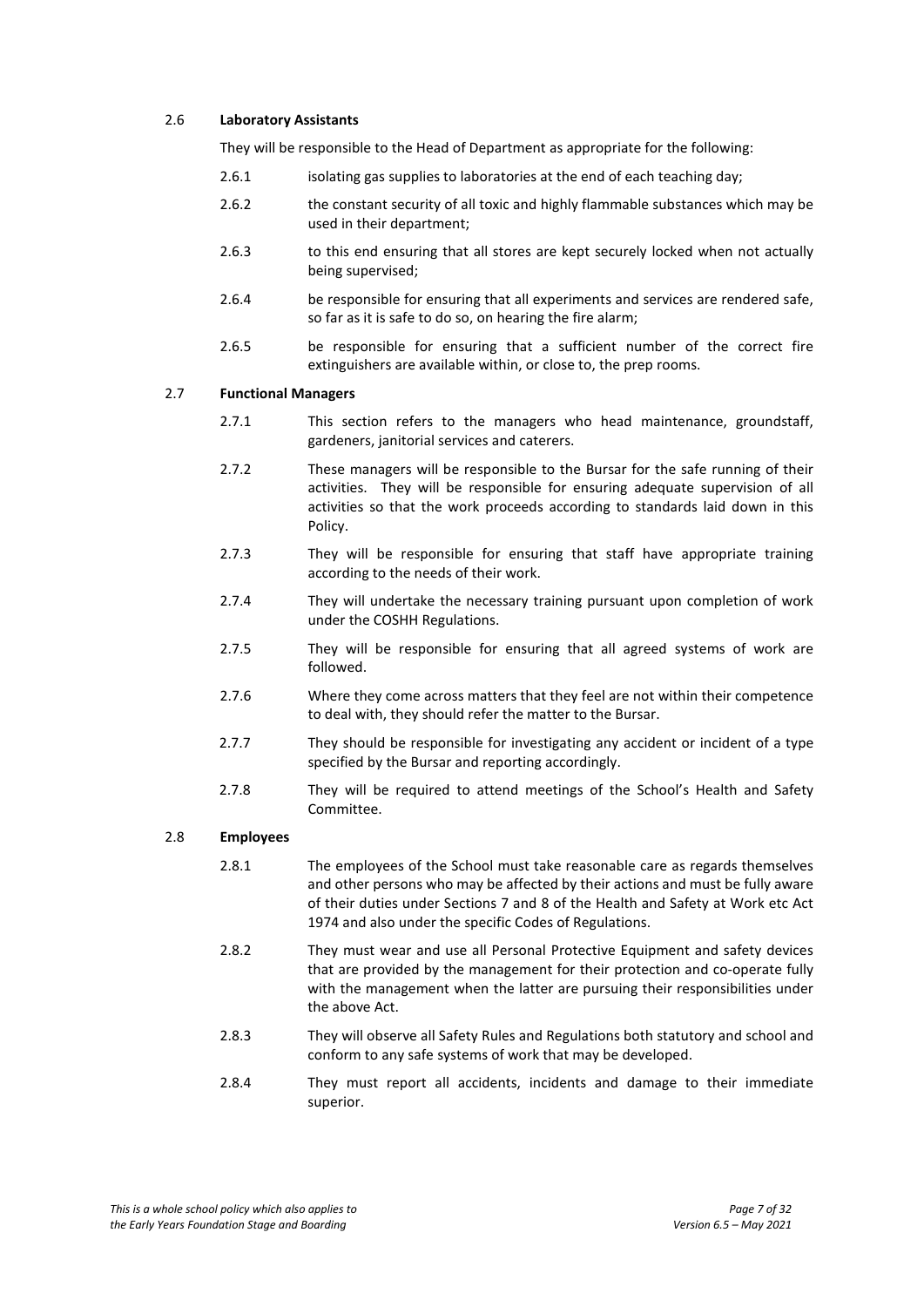#### 3. **ARRANGEMENTS**

It is the School's intention that in this part of the Policy, which will be enlarged as required, specific standards and arrangements will be established to cover specific risks and these standards will be constantly monitored.

Arrangements have been prepared and are contained in the following sub-sections:-

- 3.1 School Trips
- 3.2 Machinery Guarding and Work Equipment
- 3.3 Fire Evacuation Policy
- 3.4 Science teaching
- 3.5 First Aid
- 3.6 Ground Staff
- 3.7 COSHH Regulations
- 3.8 Electricity at Work Regulations
- 3.9 Swimming Pools
- 3.10 Use of School Facilities by Members of the Public
- 3.11 Accident Reporting
- 3.12 Control of Legionellosis
- 3.13 Senior Management Committee dealing with Health and Safety
- 3.14 Abrasive Wheels Machines
- 3.15 Safety of Pressure Systems
- 3.16 Instructions for Contractors
- 3.17 Noise
- 3.18 Competent Persons
- 3.19 Display Screen Equipment
- 3.20 Manual Handling
- 3.21 Personal Protective Equipment
- 3.22 Management of Health and Safety at Work Regulations 1999
- 3.23 Training
- 3.24 School's Management of Health and Safety
- 3.25 Slips, Trips and Falls
- 3.26 On-Site Vehicle Movements
- 3.27 Working at Height
- 3.28 Asbestos
- 3.29 Violence within School
- 3.30 Staff Wellbeing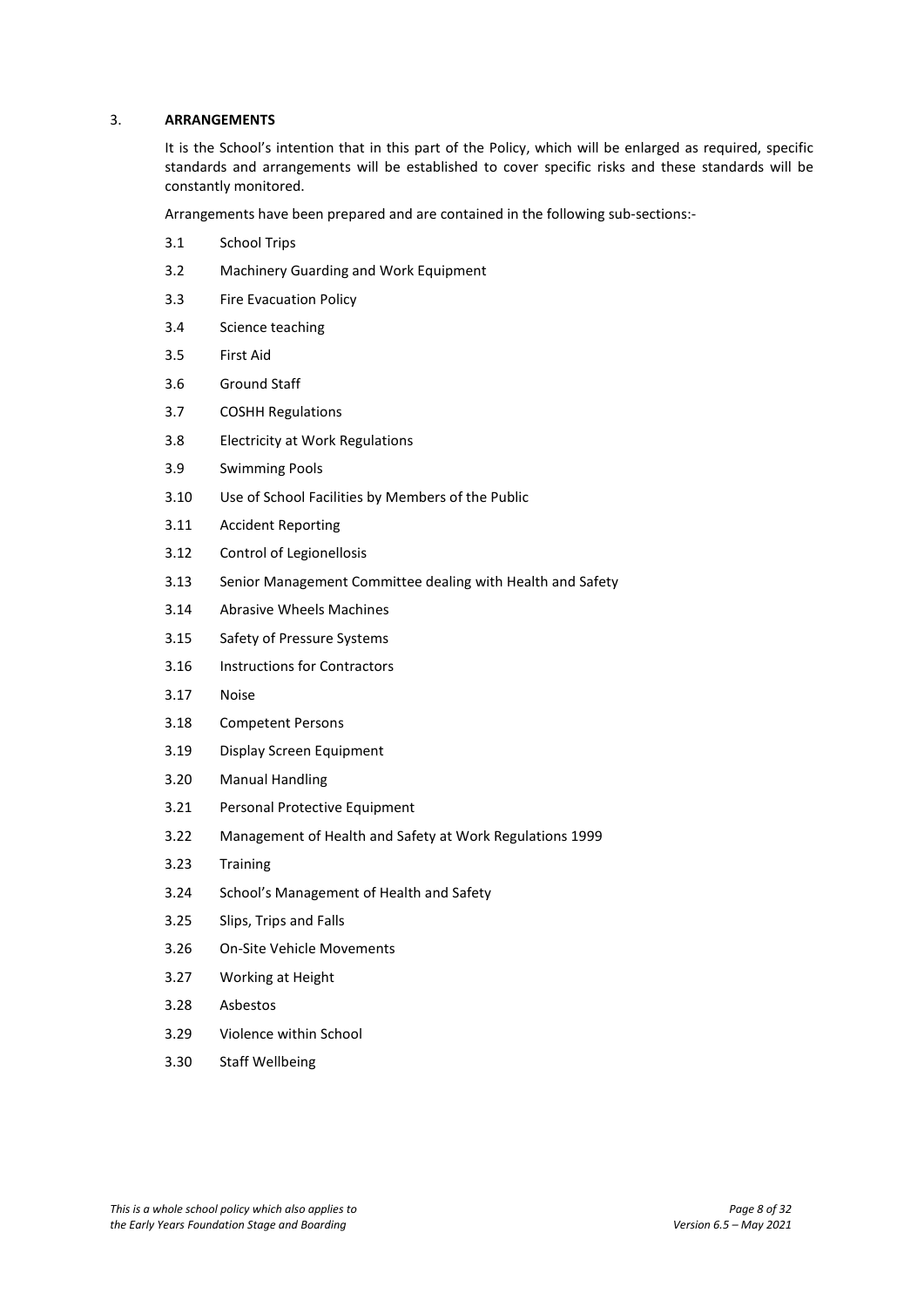## 3.1 **School Trips**

- 3.1.1 The School's arrangements for School Trips are as follows:-
	- 3.1.1.1 All trips must have a specific and stated objective. The Governors require the Group Leaders to demonstrate that their plans meet legal requirements, the 'Good Practice Guide on Health and Safety of Pupils on Educational Visits' published by DfE and this Safety Policy document.
	- 3.1.1.2 The Group Leaders must:
		- i) report back after the trip;
		- ii) ensure that the Headmaster is informed about less routine trips well in advance;
		- iii) provide the Headmaster with their proposals if the trip involves an overnight stay or travel outside the UK;
		- iv) ensure that they and other Staff are competent to monitor the risks throughout the trip;
		- v) be clear of their role and who is in sole charge of the trip;
		- vi) ensure that the following elements are taken into account:
			- a) Planning (including Risk Assessment)
			- b) Supervision
			- c) Pupil preparation
			- d) Communication
			- e) Transportation
			- f) Insurance
			- g) Emergency Procedures

The School's more detailed arrangements and guidelines clearly set out the procedures to be observed prior to and during any School Trip and must be followed. For further information please consult the [School Trips Policy Statement and Introduction to the Procedure](https://www.sjcs.co.uk/sites/default/files/styles/Policies/SJCS%20School%20Trips%20Policy.pdf)

## 3.2 **Machinery Guarding and Work Equipment**

- 3.2.1 It is the intention of the School that all machinery, whether static or mobile, academic or maintenance, will be guarded, according to the relevant assessed risks, in accordance with the requirements of the Provision and Use of Work Equipment Regulations 1998 utilising guidance given in Booklet L22. The standards that have been established and laid down for many years under Sections 12, 13 and 14 of the Factories Act 1961 and associated legislation will be utilised, even though, for the most part, that legislation did not apply to the School.
- 3.2.2 More specifically the matters of guarding will be those detailed in BS5304:1988 and other relevant standards with interpretation of the Standards being provided by the School's Health and Safety Consultants.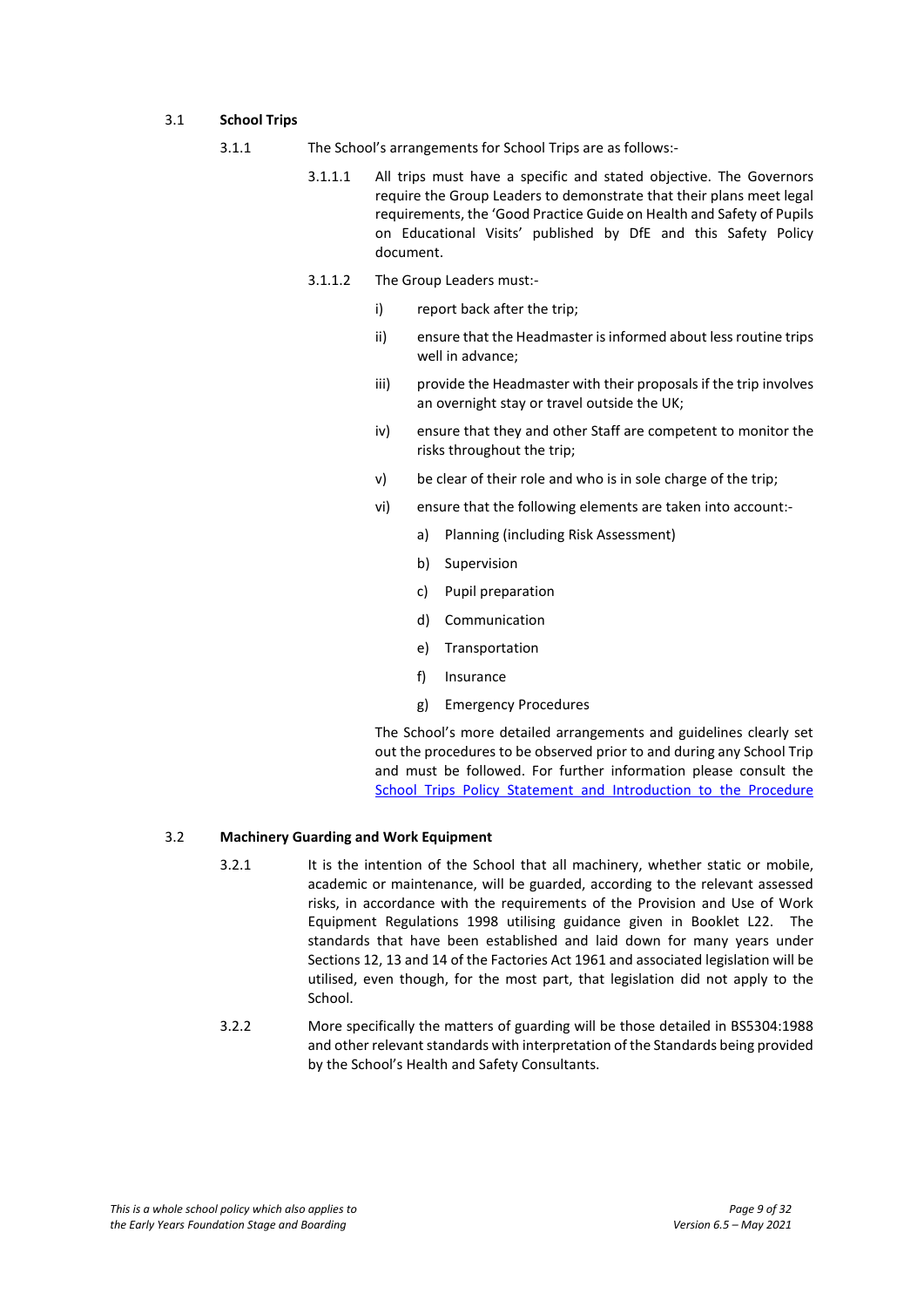## 3.3 **Fire Evacuation Policy**

- 3.3.1 This policy is a 'serious and imminent danger procedure' under the Management of Health and Safety at Work Regulations 1999.
- 3.3.2 Once in every term, preferably within the first fortnight, the School will hold a fire drill, the timing of which will be known only to selected staff. A written report will be sent to The Bursar on each occasion by the Facilities Manager on the prescribed form.
- 3.3.3 If the School is not cleared completely within the established minimum time for each site, the drill will be considered inadequate and a further practice will be held until the satisfactory standard is achieved.
- 3.3.4 As regards the boarding house, there will be practices once a term.
- 3.3.5 The Facilities Manager will keep a record of the date and time of every fire drill and the exact time taken to clear the buildings, and this data will be available to members of the Senior Management Committee.
- 3.3.6 The warning, in case of fire, shall be given by a siren or bell which is not used for other purposes and can easily be recognised by staff and pupils and will be heard clearly in all parts of the buildings.
- 3.3.7 This fire alarm system will be tested weekly. The work will be done by the Facilities Manager and the testing will be done sequentially from one operating point to the next. Details of these tests will be kept in the Fire Log.
- 3.3.8 Directions for the evacuation of pupils and others will be displayed in a prominent place in classrooms, common rooms, cloakrooms, prep rooms, offices, assembly halls, sick rooms, libraries, gymnasiums, dining rooms, kitchens and dormitories.
- 3.3.9 Exit doors leading from School buildings should never, under any circumstances, be locked or obstructed during school hours.
- 3.3.10 Please refer to the Fire Operational and Emergency Action Plan for full fire procedures and evacuation details.

## 3.4 **Science Teaching**

## 3.4.1 **Experimental safety**

- 3.4.1.1 The method of conducting all experiments in the curriculum will be according to the standards laid out in Chapter 7 of "Topics in Safety" published by the Association for Science Education, 1988 revision. Copies are available to all staff.
- 3.4.1.2 The chemicals used will be according to the recommended restrictions in Chapter 8 of the above publication.

## 3.4.2 **Eye protection**

3.4.2.1 The School recognise that eye protection is a difficult matter. Note is taken of the guidance in paragraph 3.3 of Chapter 2 of the above publication regarding categories A, B and C. However, it is understood that complete protection for the pupils will be available only if box goggles manufactured to BS2092C or BSEN 166 are provided and worn.

#### 3.4.3 **Fume cupboards**

3.4.3.1 It is the policy of the School that fume cupboards will be assessed once a year. This will conform to the 14-month requirement for the thorough examination and test of engineering controls under the COSHH Regulations.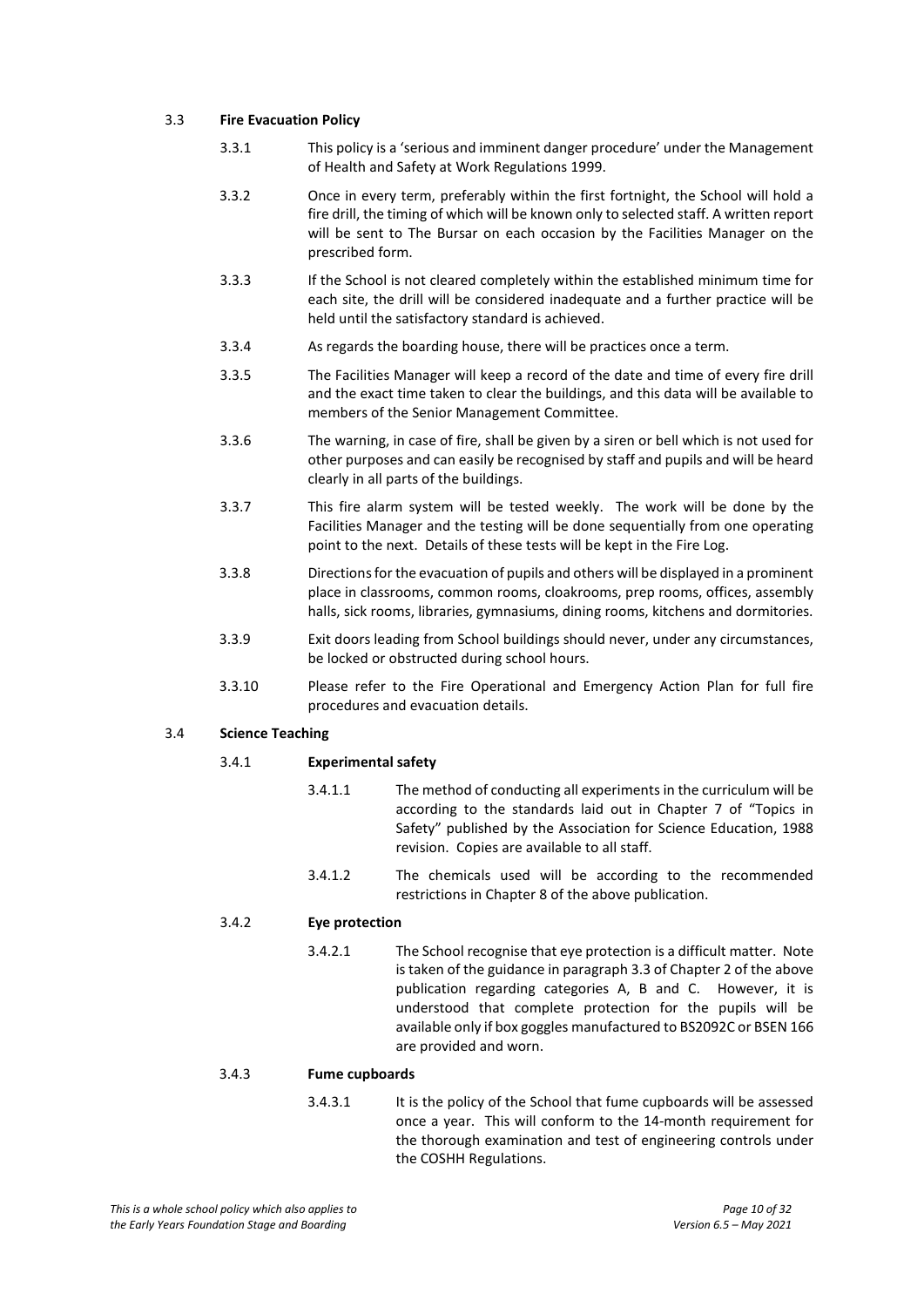3.4.3.2 The minimum standard required by the Department of Education and Science is a flow rate of 0.3M/sec with the sash fully opened. It is the aim of the School to achieve standards whereby the flow rate will be 0.5M/sec with the sash open at 0.5 metres.

## 3.4.4 **Chemical Storage**

3.4.4.1 It is the policy of the School that chemical storage will be along the general lines of that laid out in Chapter 10 of the above publication.

## 3.4.5 **Microbiology**

*(No such experiments take place but, if they should be introduced, then the following policies will apply)*

- 3.4.5.1 It is a policy of the School that all microbiological experiments will be assessed and categorised in accordance with chapter 5(a) of the above publication. The School will ensure that techniques and precautions appropriate to the level will be adopted as contained in chapter 5(a).
- 3.4.5.2 The treatment of contaminated equipment, treatment of spillages and disinfection procedures will be in accordance with the above chapter.

## 3.5 **First Aid**

- 3.5.1 The list of persons who hold a current HSE approved First Aid at Work qualification and/or Early Years First Aid qualification, and have been appointed as First Aiders for the School is available on the School's website.
- 3.5.2 The First Aid Policy gives details of the maintenance and location of First Aid Boxes. The First Aid Policy is published on the School's website.

## 3.6 **Grounds Staff**

- 3.6.1 All staff who use chains saws will be provided with hearing protection, visors, safety footwear and the correct ballistic clothing. They will have been on a chain saw training course and work will proceed according to the current HSE Guidance Note PM31.
- 3.6.2 All pesticides will be safely and securely stored and will be under lock and key except when being manipulated. The person responsible for the spraying of pesticides will have been on a course approved under the Control of Pesticides Regulations 1986 and will hold a certificate of competence issued by the National Proficiency Tests Council, Tel No 01203 696553.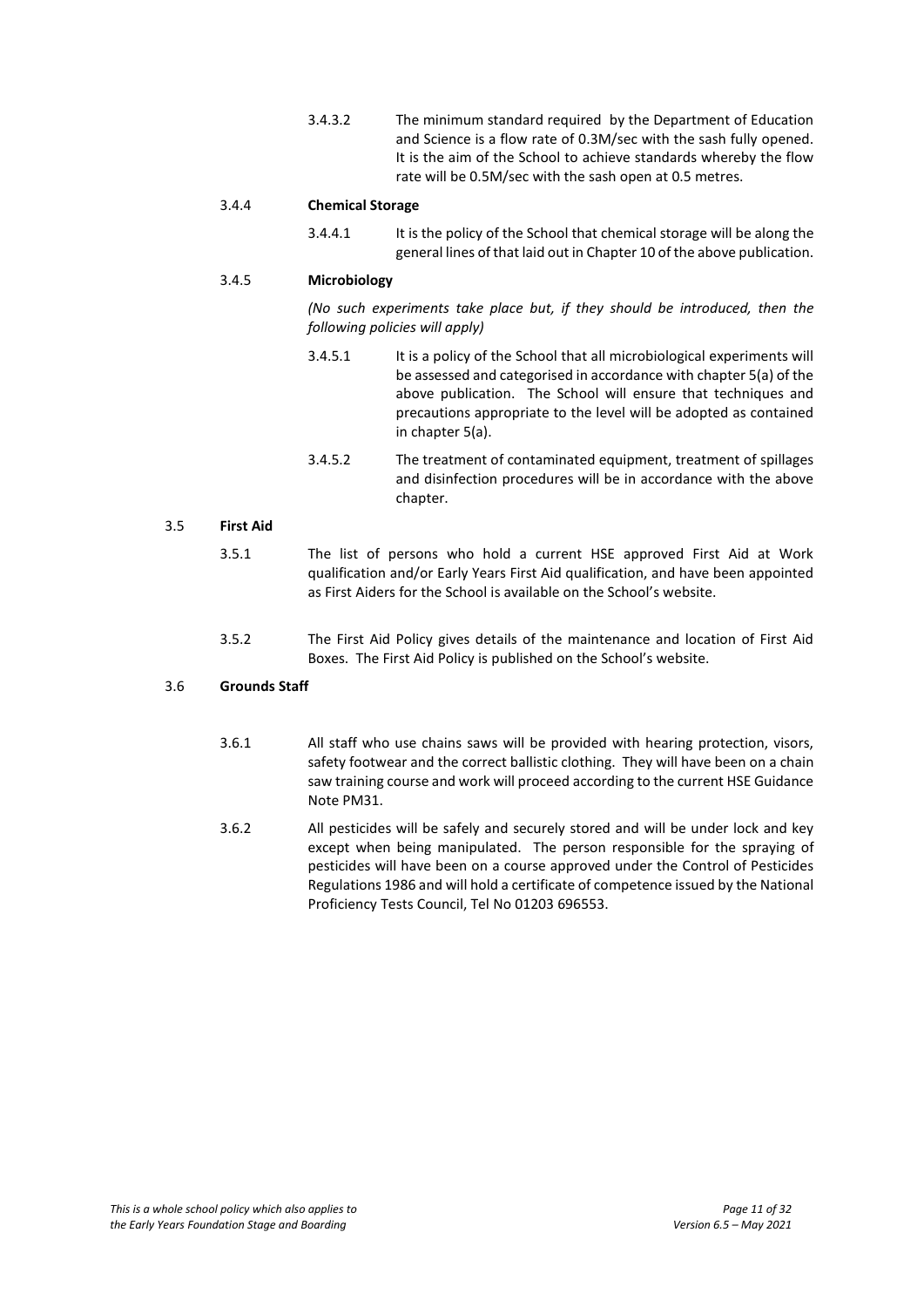## 3.7 **COSHH Regulations**

- 3.7.1 The School will take all necessary steps to comply with the above Regulations.
- 3.7.2 It is recognised that substances to which the Regulations apply will be used in the teaching of science, the teaching of art, CDT, the offices, maintenance, domestic cleaning and by the ground staff.
- 3.7.3 The School will establish and keep a folder in which will be listed the Data Sheets for each substance brought into the School, together with a written Assessment, where necessary, of the exposure of all persons who may use or be exposed to these substances.
- 3.7.4 The School will provide sufficient information to these persons so that they understand the principles of the Regulations and the precautions that need to be taken.
- 3.7.5 The School will undertake the appropriate statutory examinations of all engineering controls that are required by the Regulations.
- 3.7.6 The School has a system whereby the Bursar will be aware of any change in purchase policy so that new substances may be effectively monitored.

## 3.8 **Electricity at Work Regulations**

- 3.8.1 The School will take all necessary steps to comply with the above Regulations.
- 3.8.2 The School recognises that it has to have a formalised system of maintenance for all electrical systems.
- 3.8.3 The School will ensure that fixed electrical installations are inspected and tested by a competent person at least every 5 years.
- 3.8.4 The School will prepare an inventory of all electrical apparatus used in the School and this will be annually inspected and tested and an appropriate register kept. All such apparatus will be visually inspected at the start of each term and any defects rectified. Where pupils bring electrical equipment onto the School premises, the School will write to the pupil's parents to the effect that the School expects all equipment to be to a high standard of manufacture and maintenance. The maintenance department may request that this equipment is electrically tested by a competent person.
- 3.8.5 The School will ensure that any temporary systems eg stage lighting and control gear are inspected and tested by a competent person every 3 months. In addition, the School will ensure that fixed stage electrical installations are inspected and tested annually by a competent person, and following any changes, before being energised.
- 3.8.6 The School recognises that pupils must not be exposed to voltages in excess of 25 volts. Project work will be individually assessed for potential hazards and written instructions prepared to control the risks.
- 3.8.7 The School will ensure that electrically competent teachers or technicians will be involved where there is any possibility of a person, pupil or otherwise coming into contact with live conductors at voltages above 25 volts or where large shortcircuit currents could flow.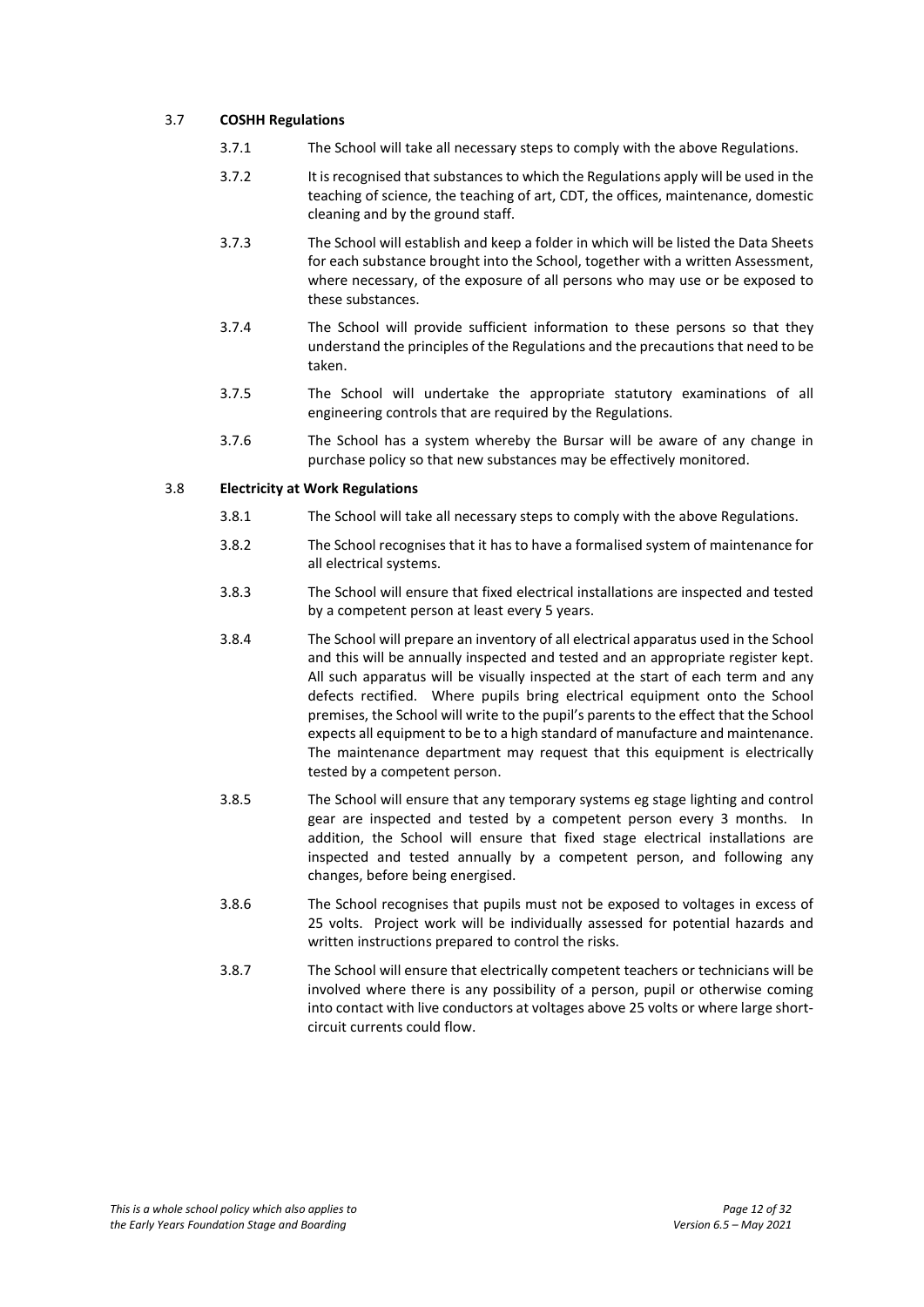#### 3.9 **Swimming Pools**

#### **Introduction**

- 3.9.1 The school recognises that the use of its swimming pool gives rise to a number of hazards and that the following factors are relevant to potential accidents:
	- 3.9.1.1 Prior health problems eg heart trouble, asthma etc;
	- 3.9.1.2 Alcohol or food before swimming;
	- 3.9.1.3 Youth and inexperience (half of those who drown nationally are aged under 15);
	- 3.9.1.4 Weak or non-swimmers straying out of their depth;
	- 3.9.1.5 Unauthorised access to pools intended to be out of use;
	- 3.9.1.6 Diving into insufficient depth of water;
	- 3.9.1.7 Unruly behaviour and misuse of equipment;
	- 3.9.1.8 Unclear pool water, preventing casualties from being seen;
	- 3.9.1.9 Absence of, or inadequate response by, lifeguards in an emergency.
- 3.9.2 The School has taken all of the above matters into consideration in establishing its policy with regard to use of the pool.

## **Information to Bathers**

- 3.9.3 The School has developed a Swimming Pool Users Safety Code and will ensure that the information contained in the Code is brought to the attention of all bathers. This will be achieved by one of the following methods:
	- 3.9.3.1 A notice displayed at the poolside;
	- 3.9.3.2 A leaflet handed to bathers as they arrive and to those in charge of organised groups;
	- 3.9.3.3 References in contracts with club organisers, hiring the pool;
	- 3.9.3.4 Oral reminders, where necessary, by poolside supervision.

## **Written Operating Procedures**

- 3.9.4 The School has established a written Operating Procedure setting out the organisation and arrangements for ensuring users safety.
- 3.9.5 This will be brought to the attention of the School's staff who use the pool and to club organisations which might hire the pool.

## **Swimming Teaching**

3.9.6 The School will ensure that the necessary lifeguarding function is provided by those undertaking the teaching or coaching and that such person will fulfil lifeguarding requirements. The School also recognises that in certain circumstances, more than one suitably trained person will need to be present in accordance with the following basic guidelines: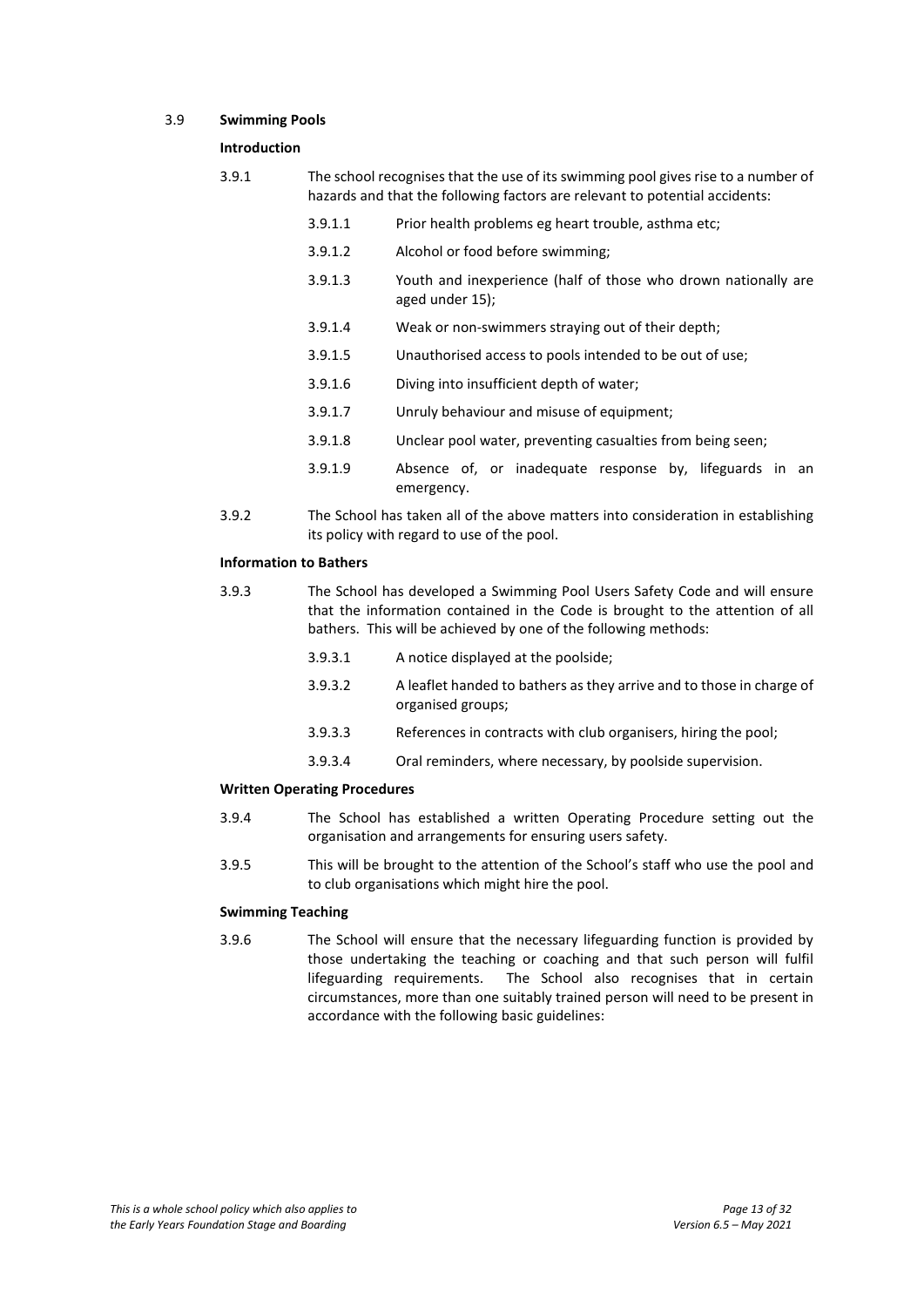| Standard pool size:<br>m | Area<br>m <sup>2</sup> | Minimum<br>number of<br>lifeguards | Recommended minimum<br>number of lifeguards in busy<br>conditions |
|--------------------------|------------------------|------------------------------------|-------------------------------------------------------------------|
| $20.0 \times 8.5$        | 170                    |                                    |                                                                   |
| $25.0 \times 8.5$        | 212                    |                                    |                                                                   |
| $25.0 \times 10.0$       | 250                    |                                    |                                                                   |
| $25.0 \times 12.5$       | 312                    | 2                                  | 2                                                                 |
| $33.3 \times 12.5$       | 416                    | 2                                  | 3                                                                 |

- 3.9.7 The School will take suitable account of the Department of Education and Science Booklet entitled "Safety and Physical Education" during teaching activities.
- 3.9.8 Where a class has been arranged into groups in a pool, and where the distances involved do not enable a single swimming instructor to directly work with and act as lifeguard for more than one group, a second person trained to act as a lifeguard will also be present.
- 3.9.9 In the School swimming situation, the School will ensure that the instructor acting as a lifeguard will be able to take short breaks from concentrated observation of the water as one class leaves and another one enters.

#### **Hire of Pool by Outside Organisations**

- 3.9.10 The School will establish a contract with outside organisations who hire the pool which will include reference to safety arrangements.
- 3.9.11 The School will almost exclusively expect outside organisations to provide appropriate poolside supervision although as the pool operator, the School will ensure that it takes reasonable steps to ensure that the arrangements for safety, agreed with the hirers, are implemented.
- 3.9.12 This will be achieved by occasional checking of such activities to ensure that agreed supervision is being provided and that any agreed rules of behaviour are being observed.

#### **Precautions where constant poolside supervision is not provided**

- 3.9.13 The School considers that there will be occasions when constant poolside supervision is not required and the following conditions will be met:
	- 3.9.13.1 The pool is relatively small and used by limited numbers at any one time;
	- 3.9.13.2 The nature of the relationship between the School and the persons using the pool make it practicable to enforce "house rules" for safe behaviour by the pool users;
	- 3.9.13.3 There will be no diving or other poolside equipment, or other features, posing particular risks.
- 3.9.14 Where constant poolside supervision is not provided, the following precautions will be taken:
	- 3.9.14.1 Production of a clear written safety procedure as referred to at paragraph 3.9.4.
	- 3.9.14.2 Lone bathing will be prohibited.
	- 3.9.14.3 The following emergency arrangements will be available:
		- (a) A poolside alarm or telephone to summon help in an emergency;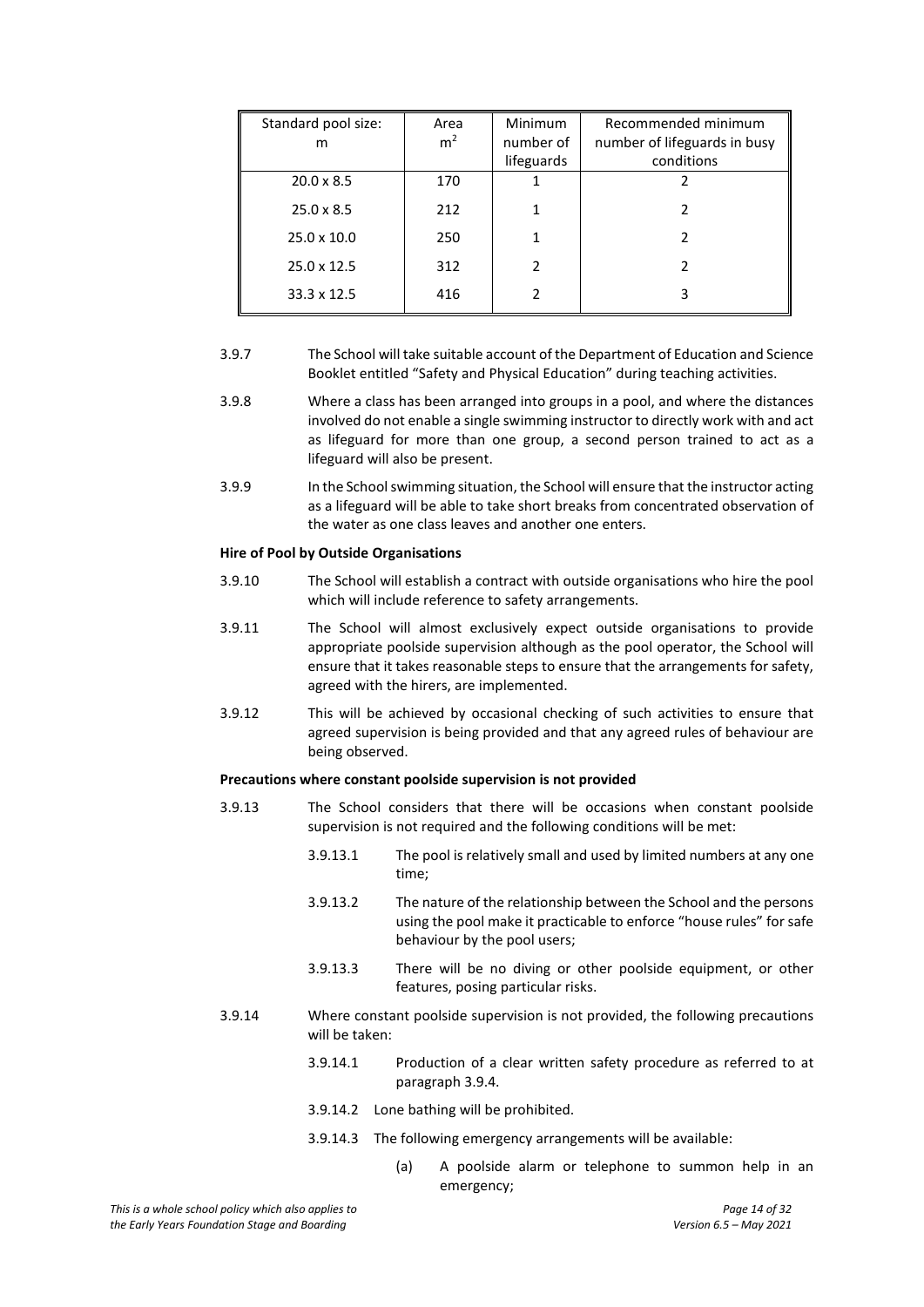- (b) Suitable rescue equipment including poles or lifebelts will be available by the poolside and clearly identifiable;
- (c) A notice will be displayed telling bathers how to summon help in an emergency.
- 3.9.15 **Whenever the pool is in use, a member of staff will be designated as "on call" to deal with any emergency. Such person will be trained in rescue, resuscitation and first aid.**

See **Appendix 1** for note: Hire of Pool to Outside Organisations: Check-List of Points for Inclusion in Contracts

#### 3.10 **Use of School Facilities by Members of the Public**

- 3.10.1 The School will ensure that all members of the public using the facilities of the School will be given sufficient information in order to allow them to avoid any risks to their Health and Safety.
- 3.10.2 With regard to the use of the School Halls, this information will relate to means of escape in the event of an emergency.
- 3.10.3 The agreement form used by the School as a contract with the hirer is attached. This will carry a specific clause stating that the hirer will ensure adequate supervision and take responsibility for the Health and Safety of persons using the facilities.

#### 3.11 **Accident Reporting**

- 3.11.1 All accidents, no matter how trivial, should be reported, using the prescribed form, to the Bursar.
- 3.11.2 The School will take all necessary steps to comply with the Reporting of Injury, Diseases and Dangerous Occurrences Regulations 1995.
- 3.11.3 Whenever any of the following events occur, it must be reported to the Health and Safety Executive.
	- (a) The death of any person as a result of an accident arising out of or in connection with work;
	- (b) Any employee suffering any of the following injuries or conditions as a result of an accident arising out of or in connection with work:
		- i) Fracture of the skull, spine or pelvis;
		- ii) Fracture of any bone in the arm or wrist but not a bone in the hand, or in the leg or ankle but not a bone in the foot;
		- iii) Amputation of a hand or foot, finger, thumb or toe, or any part thereof if the joint or bone is completely severed;
		- iv) Loss of sight of an eye, a penetrating injury to an eye, or a chemical or hot metal burn to an eye;
		- v) Either injury (including burns) requiring immediate medical treatment or the loss of consciousness resulting in either case from electric shock from any electrical circuit or equipment, whether or not due to direct contact;
		- vi) Loss of consciousness resulting from lack of oxygen;
		- vii) Decompression sickness requiring immediate medical treatment;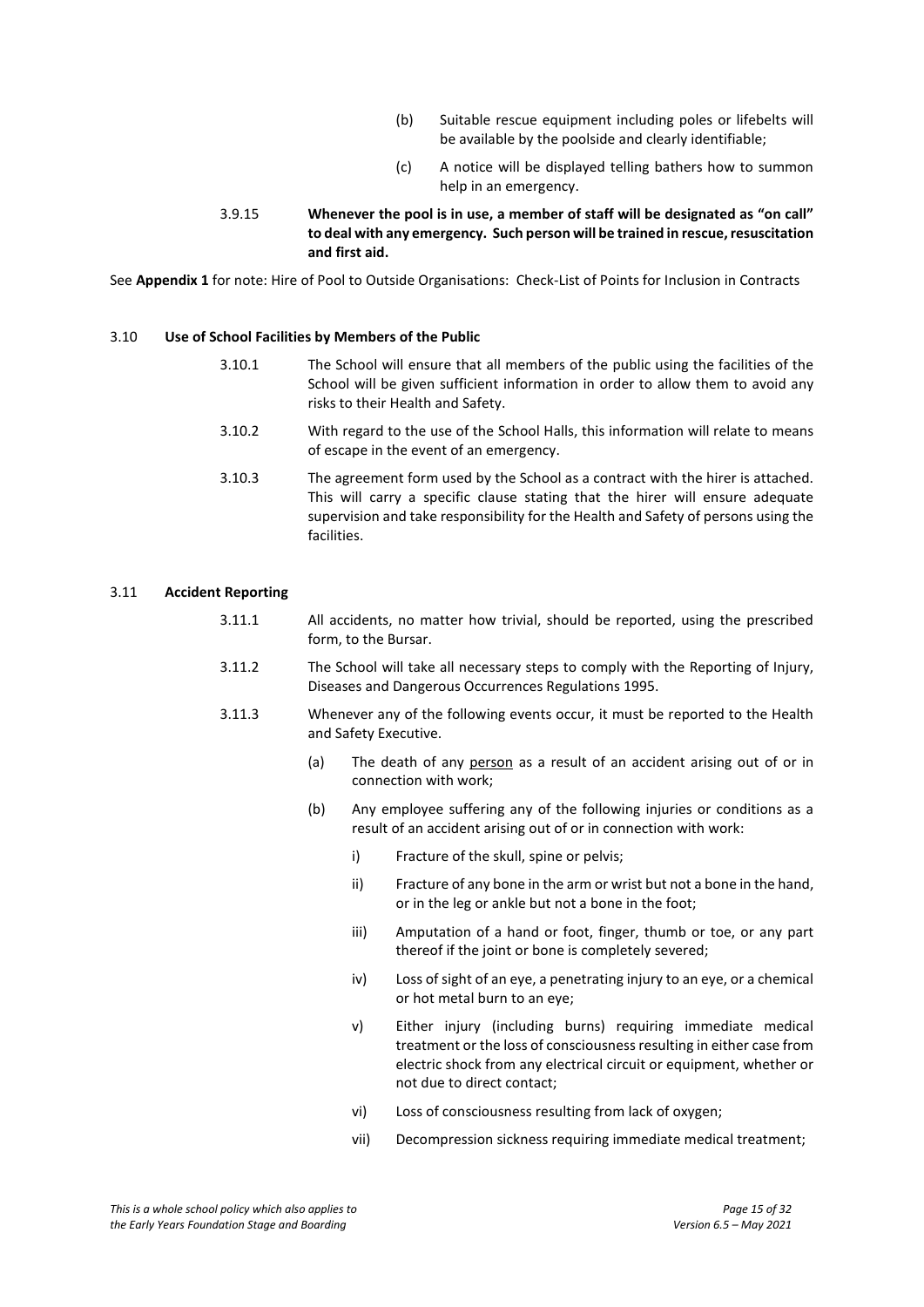- viii) Either acute illness requiring treatment or loss of consciousness resulting in either case from absorption of any substance by inhalation, ingestion or through the skin;
- ix) Acute illness requiring medical treatment where there is reason to believe that this resulted from exposure to a pathogen or infected materials;
- x) Any other injury which results in the person injured being admitted immediately into hospital for more than 24 hours.
- (c) Any other person (including pupils, visitors, members of the public etc) suffering an injury arising out of or in connection with work resulting in hospital treatment.
- 3.11.4 Any of the dangerous occurrences as listed in the Health and Safety Executive Leaflet HSE31.
- 3.11.5 The person at work is incapacitated for his or her normal work for more than three days as a result of an injury ("over three day" injury) caused by an accident at work;
- 3.11.6 The death of an employee if this occurs sometime after reportable injury which led to that employee's death, but not more than one year afterwards.
- 3.11.7 In the case of a death, specified major injury or condition, or a dangerous occurrence, the Health and Safety Executive must be notified immediately eg by telephone and this must be followed up within ten days by a written report to the Health and Safety Executive on Form F2508 (F2508B in the case of dangerous occurrence).
- 3.11.8 In the case of over three day injury to a person at work, a written report must be sent to the Health and Safety Executive within ten days of the accident on Form F2508.
- 3.11.9 The School will keep records of all reportable injuries and dangerous occurrences containing the date and time of the accident causing the injury or the dangerous occurrence; and the following particulars about the person affected: full name, occupation, nature of injury or condition, place where the accident or dangerous occurrence happened and a brief description of the circumstances. The School will keep a photocopy of each completed Form F2508 in a file in order to fulfil this requirement.
- 3.11.10 Maintenance of adequate accident records and the reporting of those necessary to the Health and Safety Executive will be the responsibility of the Bursar.
- 3.11.11 The School will arrange for all accidents and "near misses" to be investigated to determine the need for any remedial action. The person responsible for deciding who shall carry out the investigation is the Bursar.
- 3.11.12 Where appropriate, a copy of the report will be made available for discussion at the next Senior Management Committee Meeting.

## 3.12 **Control of Legionellosis**

- 3.12.1 The School recognises that it operates hot and cold water systems where there is a foreseeable risk of Legionellosis and which therefore requires control.
- 3.12.2 The School will do all that is necessary to fulfil the requirements of the Approved Code of Practice by identifying and assessing sources of risk, preparing a scheme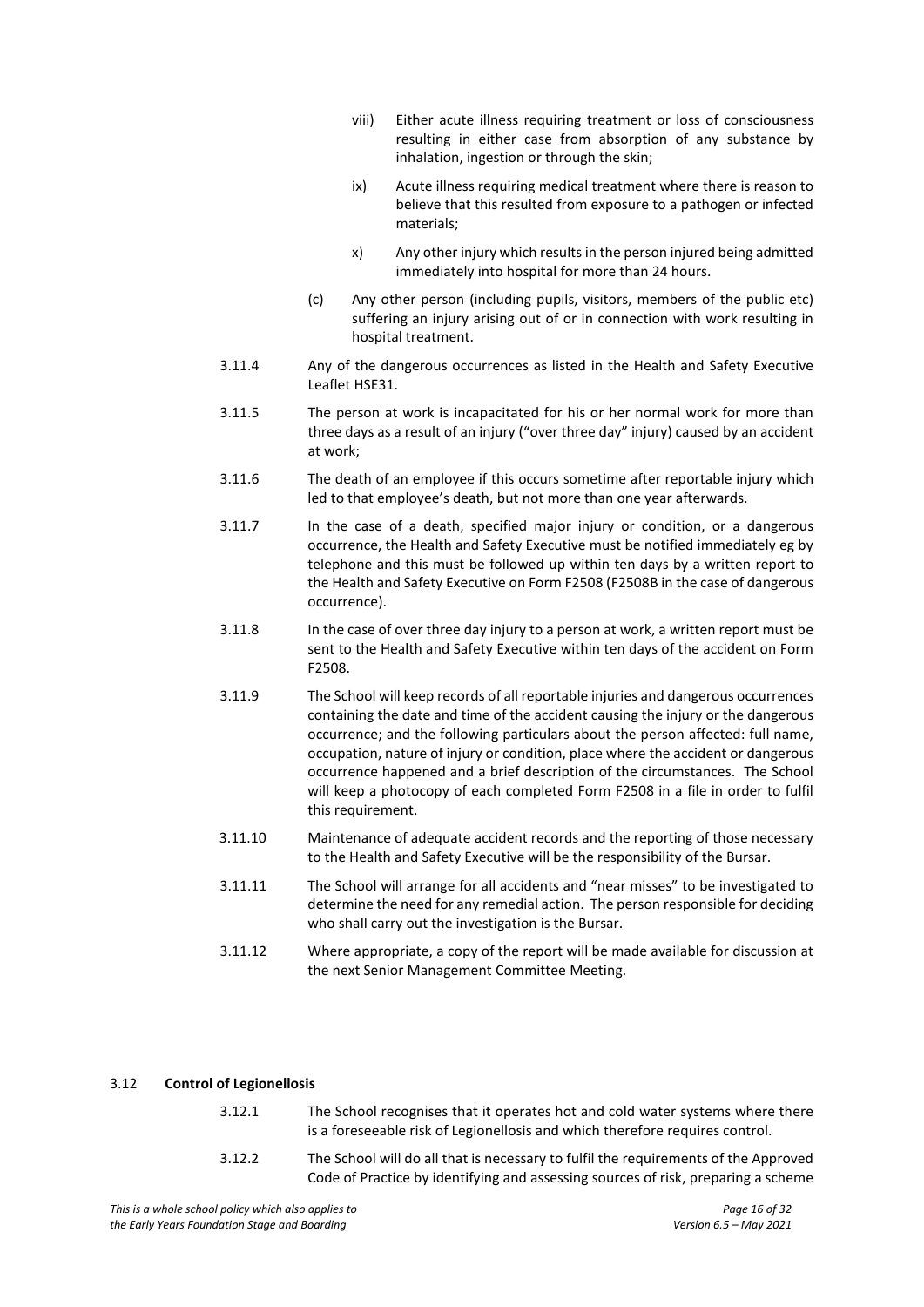for preventing or controlling the risk, implementing and managing precautions and keeping appropriate records of precautions implemented.

- 3.12.3 The School recognises that Legionella may colonise storage tanks, calorifiers, pipework and associated plant including taps, showers and other appliances. In particular, it is recognised that Legionella is most likely to multiply in calorifiers where water temperatures are insufficiently high and in pipework leading to taps and showers.
- 3.12.4 The main objective of the School is to operate water services at temperatures which do not permit the growth of Legionella and to avoid stagnation. The School will also ensure that the system is clean in order to minimise the opportunity for bacterial contamination.
- 3.12.5 Where possible, water services will operate at temperatures that prevent the proliferation of Legionella, that is hot water storage (calorifiers, at 60ºC); hot water distribution of at least 50ºC attainable at the taps within one minute of running; cold water storage and distribution at 20ºC or below. Whilst it is recognised that water temperatures in excess of 50ºC give rise to a danger of scalding, and where necessary "fail safe" thermostatically controlled mixing valves will be used to allow the hot water system to run safely at higher temperatures to control Legionella.
- 3.12.6 Where the above water temperatures cannot be maintained, weekly thermal disinfection of the system will be carried out. This will involve raising the temperature of the whole of the contents of the calorifier and then circulating this water throughout the system for at least an hour. Each tap and appliance will be run sequentially for at least five minutes at this full temperature.
- 3.12.7 It is recognised that if a calorifier or substantial part of the system is on stand-by operation, or if it is out of use for a week or longer for maintenance or other purposes, water will be raised to the operating temperature throughout for at least an hour before being brought back into use.
- 3.12.8 The following regime of routine inspection and maintenance will be established for the plant:
	- (a) Water temperatures at calorifiers will be checked monthly;
	- (b) Water temperatures at taps after one minute running will be checked monthly;
	- (c) Conditions in tanks for the presence of organic materials, vermin etc annually;
	- (d) Conditions in calorifiers for organic materials and undue build-up of scale, annually;
	- (e) The condition of accessible pipework and insulation annually.
- 3.12.9 The system will be cleaned and disinfected if routine inspection shows it to be necessary, if the system or part of it has been substantially altered or entered for maintenance purposes, or following an outbreak or suspected outbreak of Legionellosis.
- 3.12.10 The following records will be kept:
	- (a) A simple description and plan of the system identifying storage and header tanks, calorifiers and relevant items of plant;
	- (b) Details of the risk assessment;
	- (c) Details of system operation relevant to controlling the risk, and the precautions to be implemented;
	- (d) Procedures for inspecting and checking the system;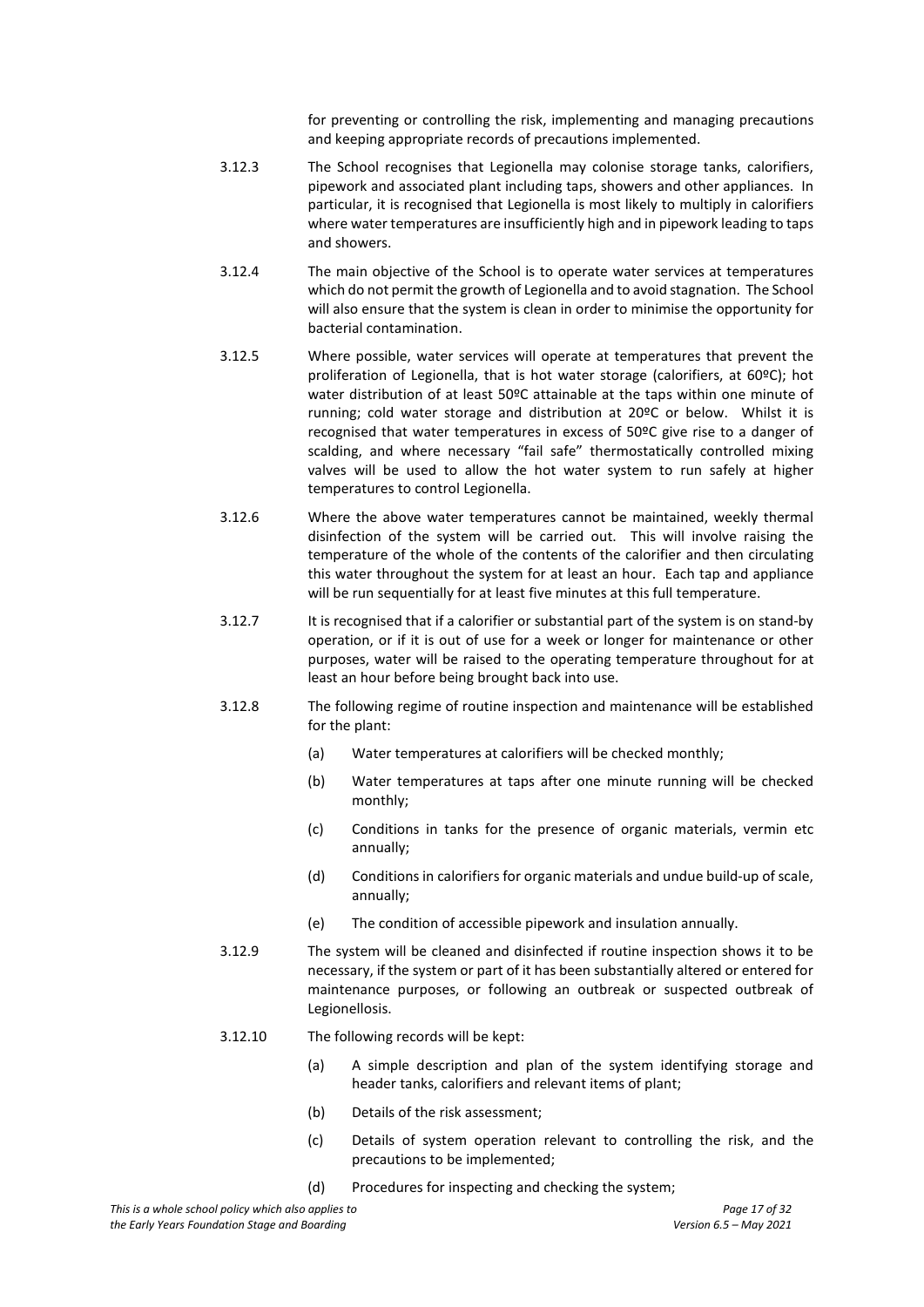- (e) Details of precautions carried out.
- 3.12.11 The nominated officer for responsibility for ensuring this policy is implemented is the Facilities Manager.

#### 3.13 **Senior Management Committee**

### Meetings

3.13.1 The Senior Management Committee meets twice per term although members have recourse to call for an emergency meeting should circumstances so dictate.

#### Terms of Reference

- 3.13.2 The School has fault detection/reporting procedures in place for dealing with day to day health and safety issues. Monitoring of remedial action is carried out by Departmental Heads.
- 3.13.3 It is, therefore, considered appropriate that the Senior Management Committee should address the School's overall Health and Safety Policy, accident/near miss trends, fault development trends and future strategy. The minutiae of day to day health and safety issues are not for consideration, except where they raise issues relevant to policy determination and changes might be needed.

#### **Personnel**

3.13.4 The Headmaster chairs the Committee.

The members are

Deputy Headmaster Housemaster Director of Studies Head of Junior Department Director of Operations Bursar

Whilst it is recognised that membership will be kept to the usual attendance, other staff representatives will be co-opted onto the Committee for Health and Safety business in which they are directly involved.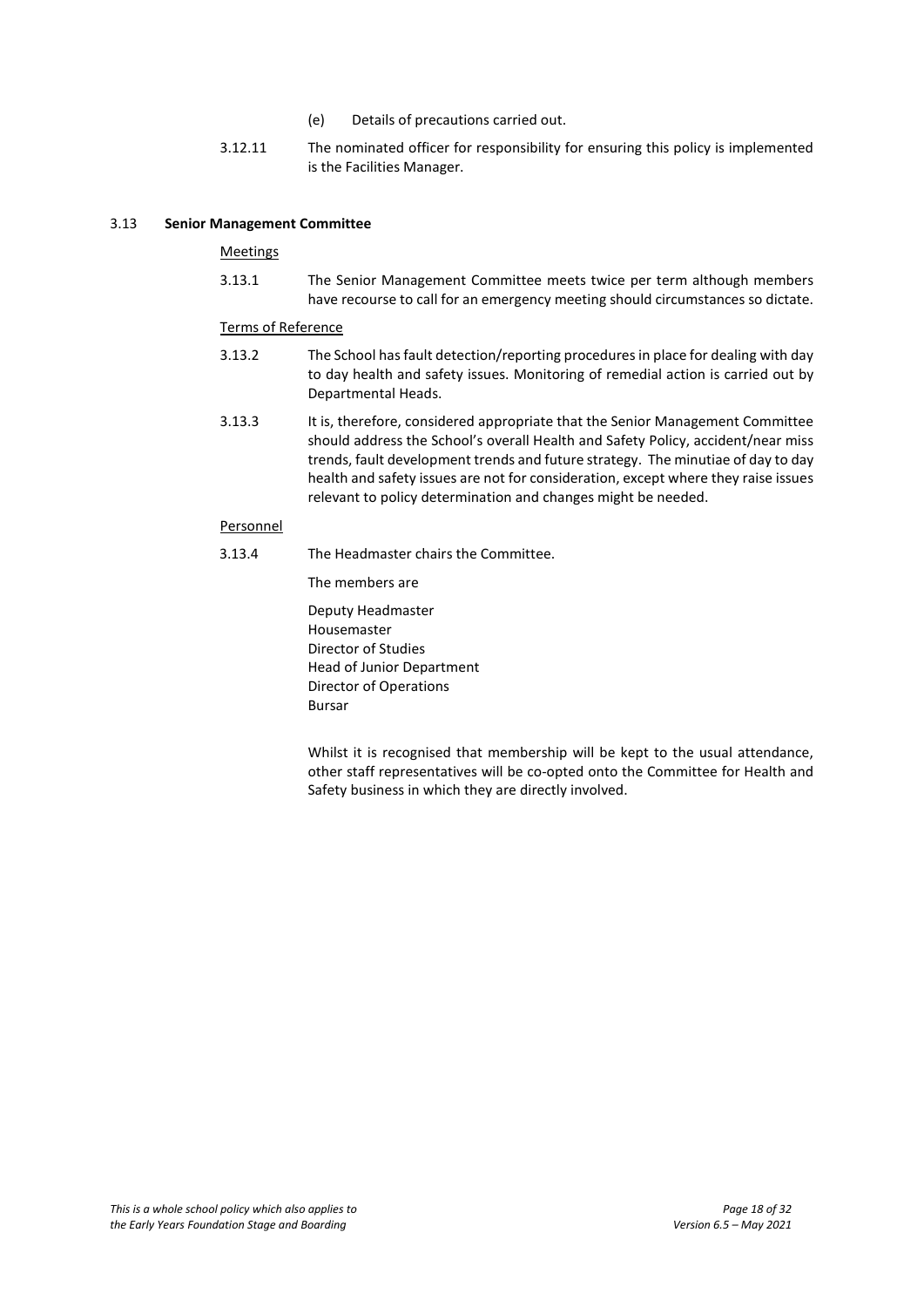#### 3.14 **Abrasive Wheel Machines**

3.14.1 The School utilises abrasive wheel grinders. Under the Abrasive Wheels Regulations 1970, no person is allowed to mount any abrasive wheel unless he has been trained, is competent and has been appointed by the employer. Although these Regulations do not apply to Schools, the same standards will be adopted. The persons appointed by the School are:-

> The Facilities Manager The Head of Design Technology Teachers of Design Technology

- 3.14.2 Tool rests on abrasive wheel grinders are required to be adjusted as close as practicable to the exposed part of the abrasive wheel. All staff are expected to be vigilant and to carry out checks whenever they use the grinder and before pupils use a grinder and to carry out the necessary adjustments to the tool rests to ensure they are so maintained.
- 3.14.3 If eye shields are provided these must be kept in a clean and good condition.
- 3.14.4 Eye protection (BS2092.1 or BSEN 166) must be worn when abrasive wheel grinders are used.

## 3.15 **Safety of Pressure System**

- 3.15.1 The School will take all necessary steps to comply with the Pressure Systems Safety Regulations 2000.
- 3.15.2 The School recognises that the Regulations will apply to all pressure systems on site containing steam at any pressure, or a gas, or a liquid, or a mixture of both at a pressure greater than 0.5 bar (7psi).
- 3.15.3 The School will use manufacturer's literature and information available from their Competent Person who carries out current thorough examination and test of pressure systems, to establish the safe operating limits of its pressure systems.
- 3.15.4 A written scheme for periodic examination of its pressure systems has been prepared by a Competent Person (Royal Sun Alliance Insurance Engineering).
- 3.15.5 The Competent Person carries out examination of the pressure system in accordance with the written scheme.
- 3.15.6 The School will provide adequate and suitable instructions to employees who have to operate pressure systems and this will include training, close supervision, provision of data and, if necessary, schematic or flow diagrams to help with the identification of important controls, valves etc.
- 3.15.7 The School will ensure that its pressure systems are properly maintained in good repair so as to prevent danger.
- 3.15.8 The School will ensure that it keeps the correct documentation. This documentation will consist of the following:
	- (a) An initial report and examination of the pressure system upon it being taken into use;
	- (b) The last report of examination of the pressure system made by the Competent Person;
	- (c) Any other reports if they contain relevant data to assist safe operation, or referring to repairs and modifications;
	- (d) Information referring to data supplied by the designers or manufacturers.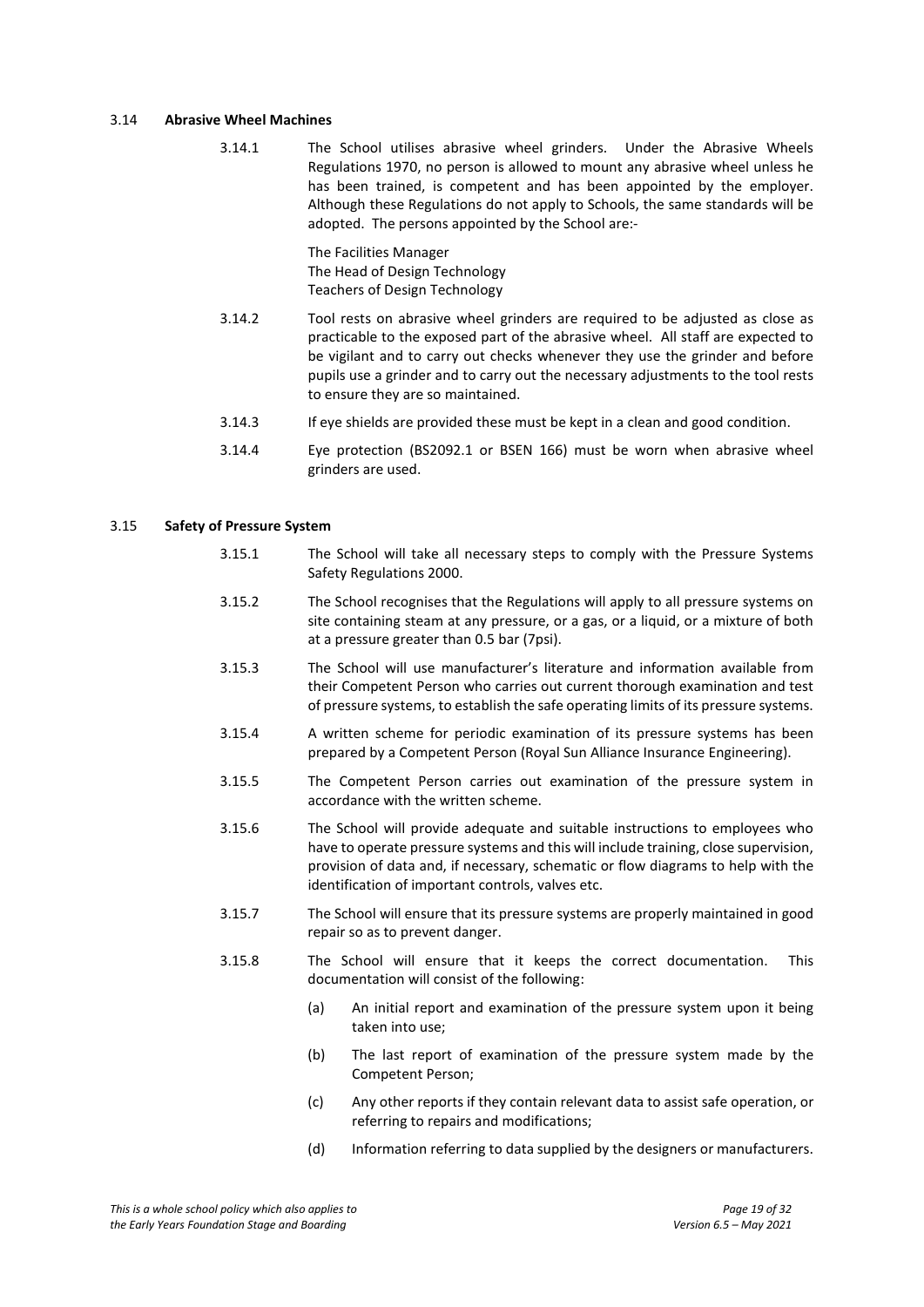#### 3.16 **Management of Contractors**

- 3.16.1 The School recognises that its role in managing Contractors working on site falls within two distinct categories:
	- (a) Contractors carrying out work which falls within the definition of the Construction (Design and Management) Regulations 1994;
	- (b) Contractors whose work does not fall within the above Regulations.
- 3.16.2 For construction work falling within the Construction (Design and Management) Regulations 1994, the School will take the following action:
	- i) fulfil the role of Client as defined within these Regulations;
	- ii) appoint a Competent Person as Planning Supervisor and competent Principal Contractors ensuring that they allocate sufficient time and resources to carry out their duties.
	- iii) The School will also ensure that these duties extend to designers and contractors if the School is responsible for their appointment.
	- iv) On the basis of the complexity and scope of the construction work, the School will determine whether the Planning Supervisor can be appointed from within the School's organisation or whether an external appointment is required.
- 3.16.3 For contractors whose work does not fall within the Construction (Design and Management) Regulations 1994, the School has a set of instructions for School Contractors which are appended to this Section at Appendix 2.
- 3.16.4 The School will ensure that all Contractors sign these instructions as acknowledgement of receipt and agreement to work within the conditions specified.
- 3.16.5 See the [Selecting and Managing Contractors Policy](https://www.sjcs.co.uk/sites/default/files/styles/Health%20and%20Safety/Selecting%20and%20Managing%20Contractors.pdf) for further information on the procedures to ensure that the School will undertake to ensure compliance with the relevant legislation with regard to the use of contractors on the School premises

See **Appendix 2** for Draft Instructions for School Contractors

## 3.17 **Noise**

- 3.17.1 The School is aware of the Noise at Work Regulations and where it believes that employees are exposed to noise levels that would designate the area as either Action Level 1 or Action Level 2, appropriate hearing protection will be provided and worn.
- 3.17.2 It is believed that these controls will be necessary in the following operations:
	- (a) Grass cutting operations;
	- (b) Use of chain saws;
	- (c) Use of all woodworking machinery;
	- (d) Strimmers;
	- (e) Driving of tractors unless provided with Q cabs.
- 3.17.3 A copy of the Noise Assessment, where necessary and appropriate, will be held by the Facilities Manager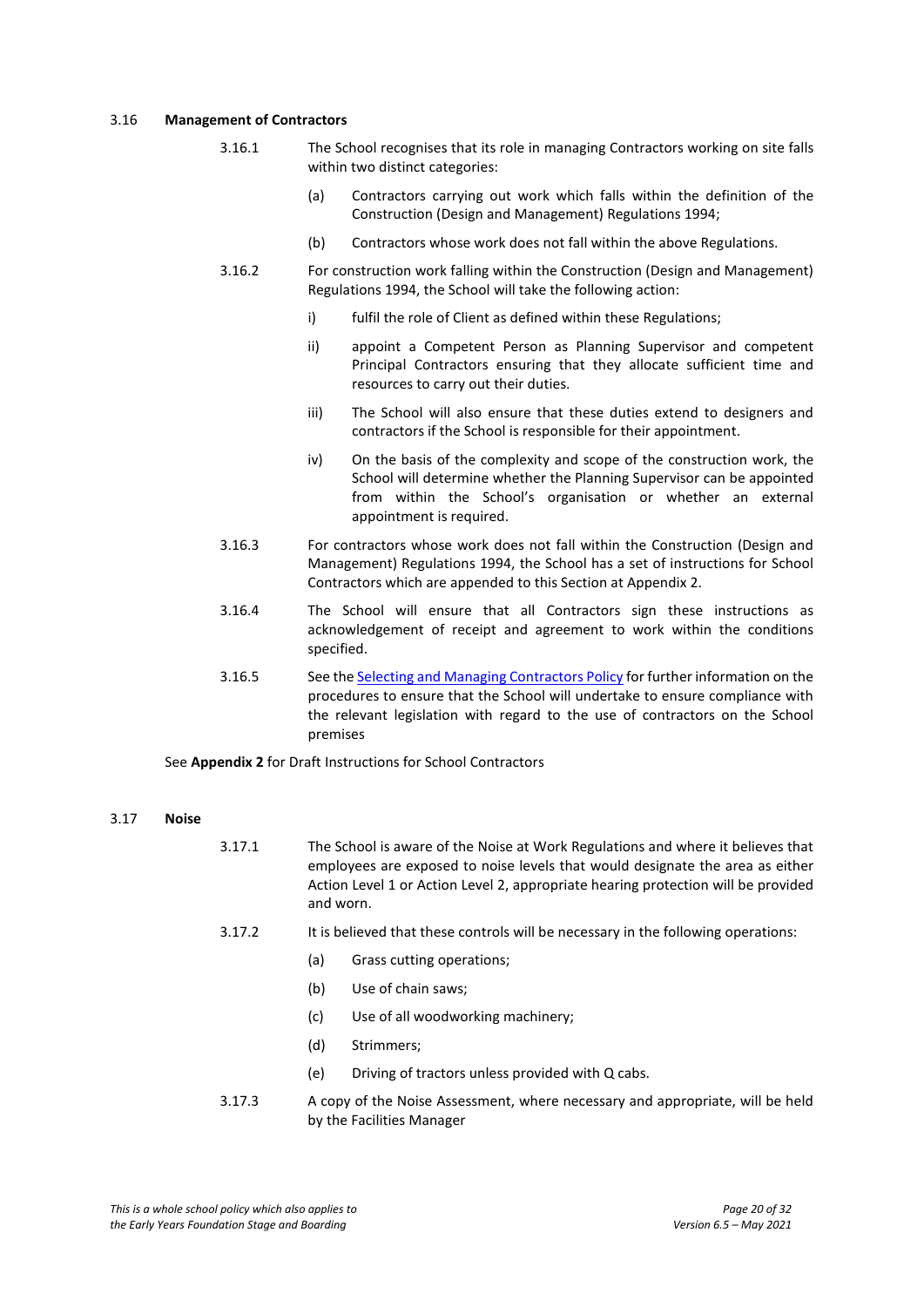#### 3.18 **Competent Persons**

- 3.18.1 Under the Management of Health and Safety at Work Regulations 1999, Regulation 7, the School has appointed the following Competent Persons to assist in undertaking the measures necessary to comply with relevant statutory provisions:
	- 1. Health & Safety Matters Owen David Risk Management;
	- 2. Fire Evacuation Procedures All teaching staff and designated nonteaching staff (see Section 3.3.10);
	- 3. Electrical Work

Barnwell Electrical Limited (for installation and maintenance of fixed wiring)

Huttie (for installation and maintenance of fixed wiring)

Janus Safety Solutions Ltd (for portable appliances)

- 4. Abrasive Wheel Mounting see Section 3.14;
- 5. Pressure Systems, Written Scheme & Examination

British Engineering Services

Munro Plumbing (for routine maintenance of boilers on a termly basis)

6. Gas installations

Huttie (for routine maintenance on a termly basis and any work to the systems.

- 7. Display Screen Equipment, eye & eyesight tests The Facilities Manager
- 8 Fire Alarms CamAlarms Ltd (installation and termly maintenance)

-Southern Monitoring (A monitored service for automatic notification of the Fire Brigade.

9. Gymnasium Equipment – Olympic Gymnasium (inspection and report).

## 3.19 **Display Screen Equipment**

- 3.19.1 It is the policy of the School to comply with the Health and Safety (Display Screen Equipment) Regulations 1992 utilising the guidance given in Booklet L26.
- 3.19.2 The School will carry out a suitable and sufficient analysis of all workstations to assess the health and safety risks to exposed persons. This will be carried out by the Facilities Manager.
- 3.19.3 The School will plan the activities of "users" to allow periodic breaks or changes of activity.
- 3.19.4 The School will arrange for appropriate eye and eyesight tests to be carried out on "users" by a Competent Person, on request, and at appropriate regular intervals as recommended by the Competent Person.
- 3.19.5 All "users" will be informed of appropriate workstation analysis assessments, the arrangements for work interruption, where necessary, and be trained in the use of their workstation.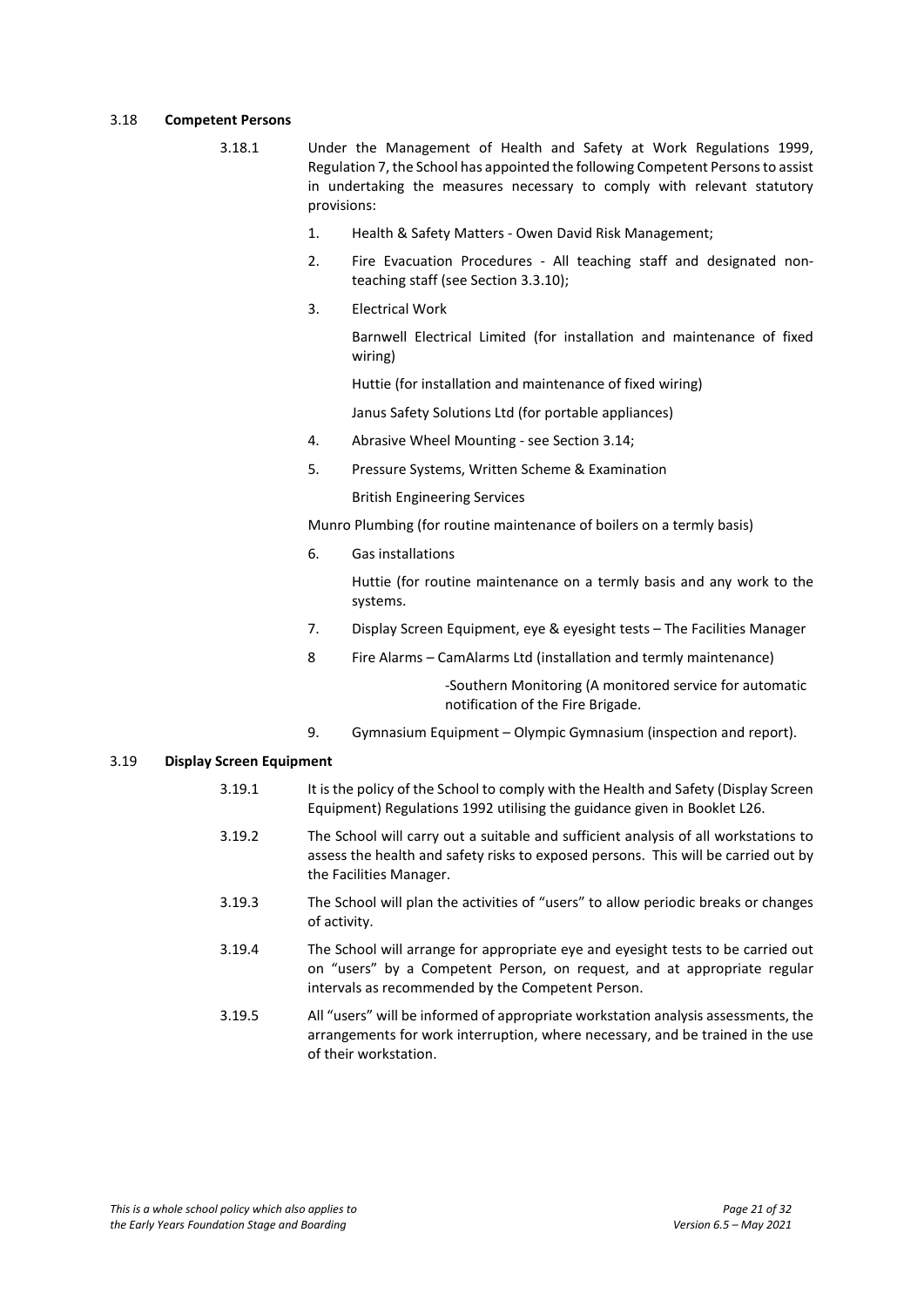#### 3.20 **Manual Handling**

- 3.20.1 It is the policy of the School to comply with the Manual Handling Operations Regulations 1992 utilising the guidance given in HSE publication L23.
- 3.20.2 In particular, the School will:
	- i) avoid the need, so far as is reasonably practicable, for employees to undertake any manual handling operation which involves a risk of injury.
		- ii) where a manual handling operation cannot be avoided a suitable and sufficient assessment will be carried out. The person(s) responsible for carrying out these assessments is The Facilities Manager.
	- iii) take appropriate steps to reduce the risk of manual handling operation injury to the lowest level reasonably practicable, and provide employees with general indications on the weights of loads.
- 3.20.3 The Bursar is responsible for co-ordinating the above on the School's behalf.

#### 3.21 **Personal Protective Equipment**

- 3.21.1 It is the policy of the School to comply with Personal Protective Equipment at Work Regulations 1992 based on the guidance in Booklet L25.
- 3.21.2 The School recognises that Personal Protective Equipment is a last resort and that wherever possible, risks should be controlled by other means. Where the risks cannot be controlled by other methods or it is assessed there is a residual risk, then suitable Personal Protective Equipment will be provided to employees.
- 3.21.3 Where it is determined that Personal Protective Equipment is required then an assessment will be made to assess the risks, define the characteristics required of the equipment and compare these with the characteristics of available equipment to ensure the equipment provided is suitable. The assessment will be recorded unless it can be easily repeated and explained.
- 3.21.4 All Personal Protective Equipment will be maintained and accommodation provided for it when it is not in use.
- 3.21.5 Employees will be informed, instructed and trained on the risks which the Personal Protective Equipment will avoid, or limit; the purpose and manner in which the equipment is to be used and action they need to take to ensure it remains in good repair and efficient working order.
- 3.21.6 A record will be kept of all Personal Protective Equipment which is issued using the format which follows on the next page.
- 3.21.7 The persons nominated to co-ordinate the above on behalf of the School are

The Facilities Manager (Maintenance Staff) The Catering Manager (Catering Staff)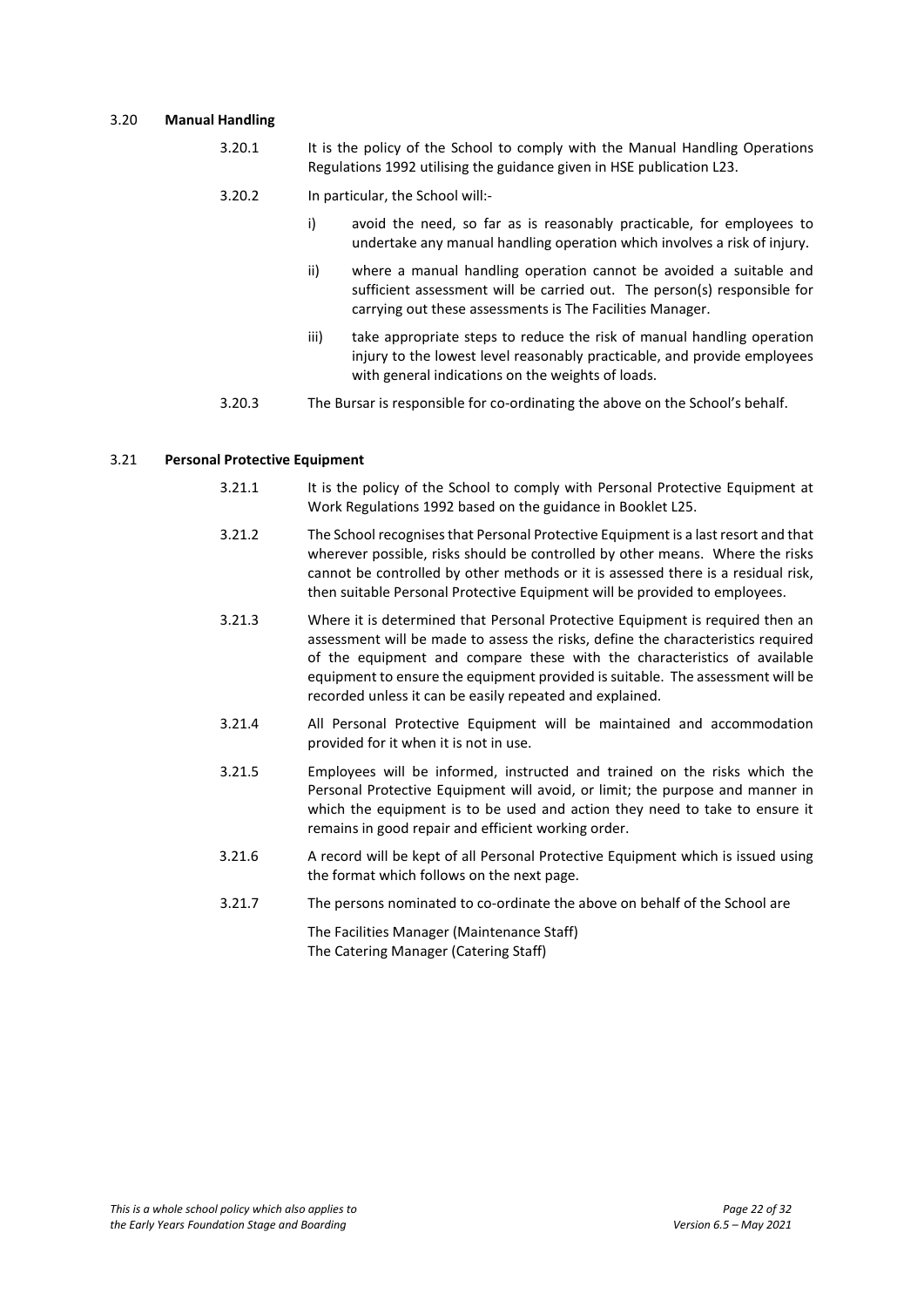## **St John's College School**

**ISSUE OF PERSONAL PROTECTIVE EQUIPMENT**

Name of Employee ...............................................................................................

Department ................................ Job ...................................................................

Date of Issue ...................................

| <b>PPE</b>                | SPECIFICATION (BS or BSEN Standard) |
|---------------------------|-------------------------------------|
| Eye Protection            |                                     |
| <b>Hearing Protection</b> |                                     |
| Safety Shoes              |                                     |
| <b>Helmets</b>            |                                     |
| Respirators               |                                     |
| Wet Weather Equipment     |                                     |
| Other (Specify)           |                                     |

HEALTH AND SAFETY AT WORK ETC ACT 1974

I have a duty to take reasonable care for the health and safety of myself and any other persons who may be affected by my acts or omissions.

I have a duty to co-operate with my employer to enable him to fulfil his legal duties.

I must not intentionally or recklessly interfere with or misuse anything provided for our health, safety and welfare.

CONTROL OF SUBSTANCES HAZARDOUS TO HEALTH REGULATIONS 1999

I understand that when provided with any Personal Protective Equipment, eg Respirators, Gloves, to reduce my exposure to a substance and act as a Control Measure; that I have a duty to wear it/use it correctly and promptly report any defects.

## THE NOISE AT WORK REGULATIONS 1989

I understand that I have a duty to fully and properly use the ear protection provided for me by my employer when working on jobs with noise levels above 90 dB(A) and to report any defects back to him.

PERSONAL PROTECTIVE EQUIPMENT AT WORK REGULATIONS 1992

I understand that when provided with any Personal Protective Equipment I have a duty to use it in accordance with any training and instructions, take all reasonable steps to ensure it is returned to accommodation provided for it after use, and report any loss or obvious defects to my employer.

## PERSONAL UNDERTAKING

I have read the above and understand my duties as regards the wearing of the equipment issued to me. I know where to obtain replacements if the equipment is lost or damaged.

SIGNED ............................................ DATE ..............................................

\_\_\_\_\_\_\_\_\_\_\_\_\_\_\_\_\_\_\_\_\_\_\_\_\_\_\_\_\_\_\_\_\_\_\_\_\_\_\_\_\_\_\_\_\_\_\_\_\_\_\_\_\_\_\_\_\_\_\_\_\_\_\_\_\_\_\_\_\_\_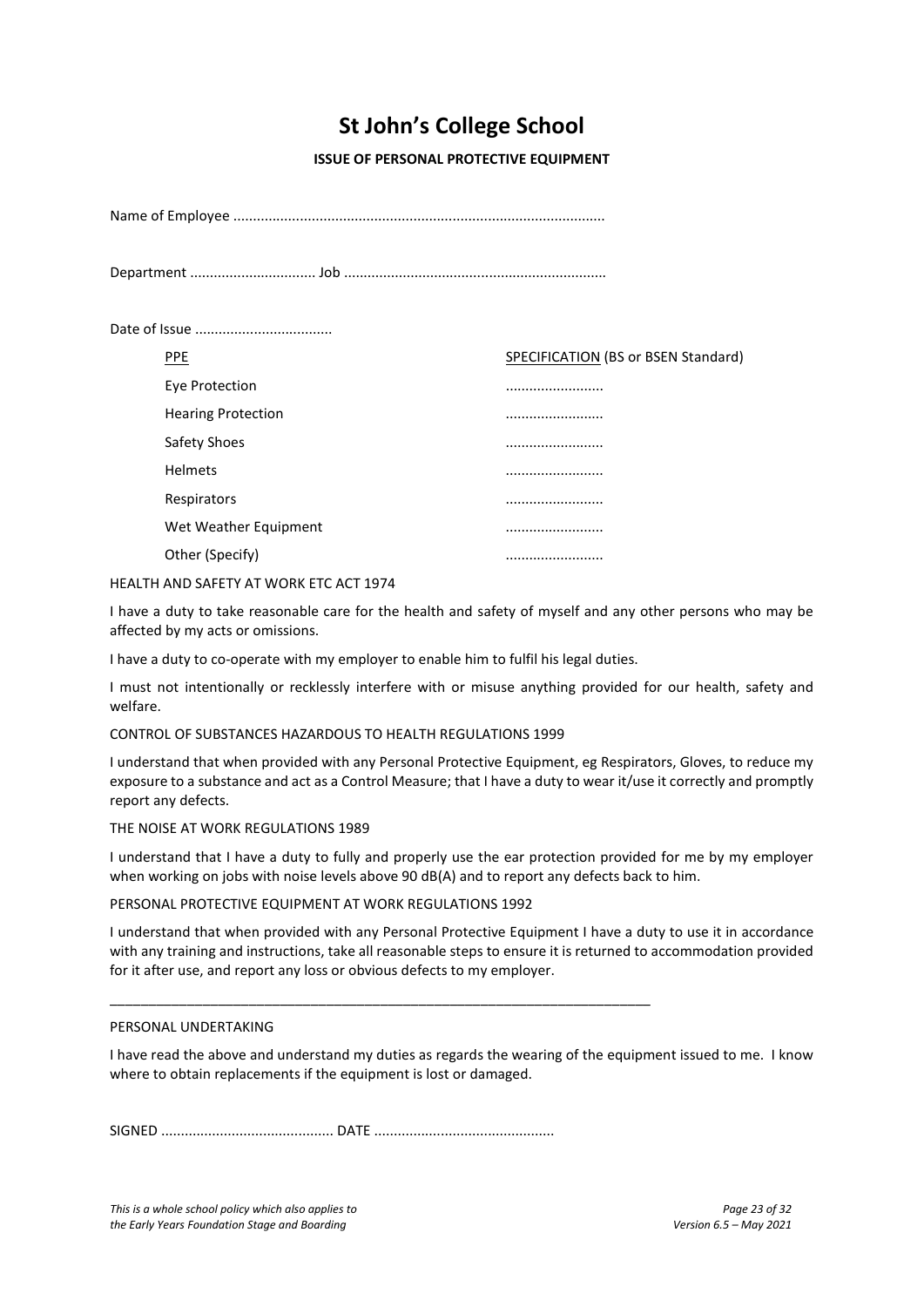#### 3.22 **Management of Health and Safety at Work Regulations 1999**

- 3.22.1 It is the policy of the School to comply with the Management of Health and Safety at Work Regulations 1999 and its Approved Code of Practice.
- 3.22.2 The School will make a suitable and sufficient Assessment of the risks to health and safety of its employees whilst they are at work, to identify the preventive and protective measures necessary to comply with the requirements of relevant statutory provisions. The person responsible for carrying out the Assessment on the School's behalf is the Bursar.
- 3.22.3 Where the Risk Assessment identifies any appropriate Health Surveillance this will be carried out following consultation with suitably qualified and Competent **Persons**
- 3.22.4 To assist in undertaking the measures identified by the Risk Assessment as necessary to comply with relevant statutory provisions, the School has appointed a number of Competent Persons (see Section 3.18). Co-ordination of the necessary measures and Competent Persons will be carried out on the School's behalf by the Bursar.
- 3.22.5 The results of the Assessment including identified risks and any necessary preventive and protective measures will be brought to the attention of relevant employees.

## 3.23 **Training**

- 3.23.1 The School will comply with the Health and Safety at Work Etc Act 1974 and Management of Health and Safety at Work Regulations 1999 with respect to training.
- 3.23.2 Before entrusting any task to an employee the School will take into account their capabilities as regards health and safety to ensure the work demands do not exceed their ability to do the work without risk to themselves or others.
- 3.23.3 The School will provide employees with health and safety training:
	- a) on recruitment. This induction training will give general health and safety training on the risks associated with the School's undertaking, including arrangements for first aid, fire and evacuation;
	- b) or their being exposed to new or increased risks due to transfer or change of responsibilities or due to the introduction of new or changed work equipment or technology;
	- c) periodically as refresher training, as appropriate.
- 3.23.4 Records will be maintained of all training that has been given. The person responsible for co-ordination of training on the School's behalf is the Bursar.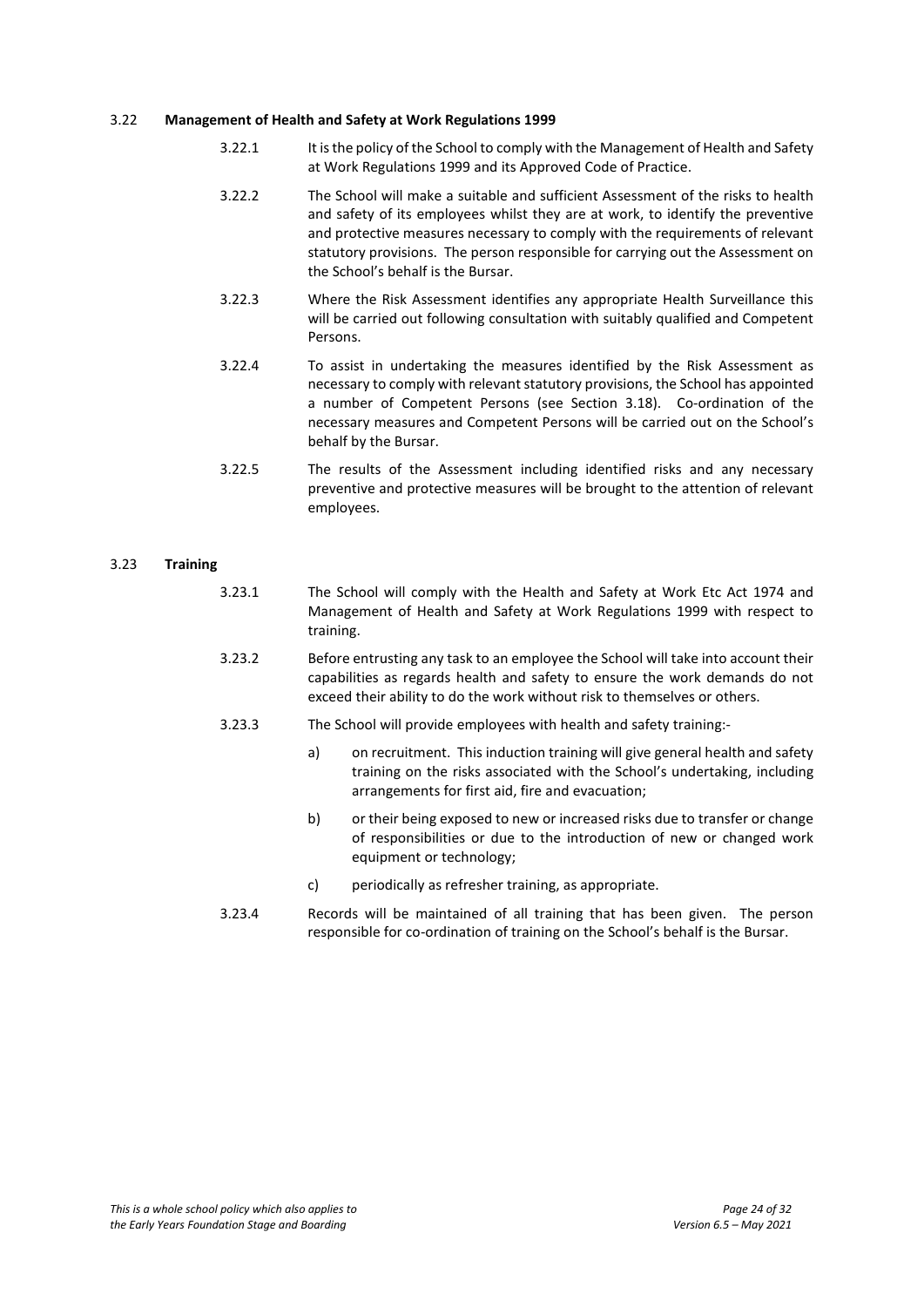#### 3.24 **School's Management of Health and Safety**

- 3.24.1 The School acknowledges the good practice guidance contained in Managing Health & Safety in Schools prepared by the Education Service Advisory Committee of the Health & Safety Commission.
- 3.24.2 This Health and Safety Policy illustrates the sustained commitment and interest of the School which it considers essential for successful health and safety management.
- 3.24.3 In addition to this Policy and the independent monitoring and auditing carried out by Owen David Risk Management Ltd as the appointed School's Competent Persons, the School intends to progressively implement planned Active Monitoring Inspections.
- 3.24.4 The School's Bursar as Health and Safety Co-ordinator, with support as necessary from other staff, will be responsible for preparing the inspection plan, which will establish:
	- i) the frequency of inspection;
	- ii) the areas or topics for inspection and the progressive development of inspection checklists;
	- iii) who will do the inspections;
	- iv) how the inspections will be completed, reported and actioned.
- 3.24.5 The School's Bursar will establish and maintain the Health and Safety Committee as part of the School's Health and Safety structures. Meetings will be minuted and the Minutes will be considered by the Senior Management Committee as part of its standard business.

## **3.25 Slips, Trips and Falls**

- 3.25.1 The Facilities Manager is responsible for the condition of the School's walkways, stairways, rooms and outside paths. Refurbishment works continually take place primarily during school holidays. Potholes on public pavements and roads directly outside school property are reported to the County Council.
- 3.25.2 Wet floor cleaning signs and barrier systems are used by cleaning staff to alert persons to slippery floor areas during cleaning. Spills and shattered items are cleaned up as soon as possible.
- 3.25.3 Non-slip footwear is provided to the Facilities and Catering Departments.

#### **3.26 On-Site Vehicle Movements**

| 3.26.1 | The on-site vehicle speed limit is 5 mph, the compact layout of the site means |
|--------|--------------------------------------------------------------------------------|
|        | that vehicle movements are restricted to driveways and the sports fields.      |

- 3.26.2 The horseshoe at Byron House is manned by staff during the morning from 08:00hrs to 08:45 hrs for the morning drop off. It is also manned during the afternoon to ensure that children can be collected in a safe manner.
- 3.26.3 The horseshoe at Senior House is not manned by staff. Children are told to keep to the left-hand side of the pavement and are deemed sensible for the area not to be manned.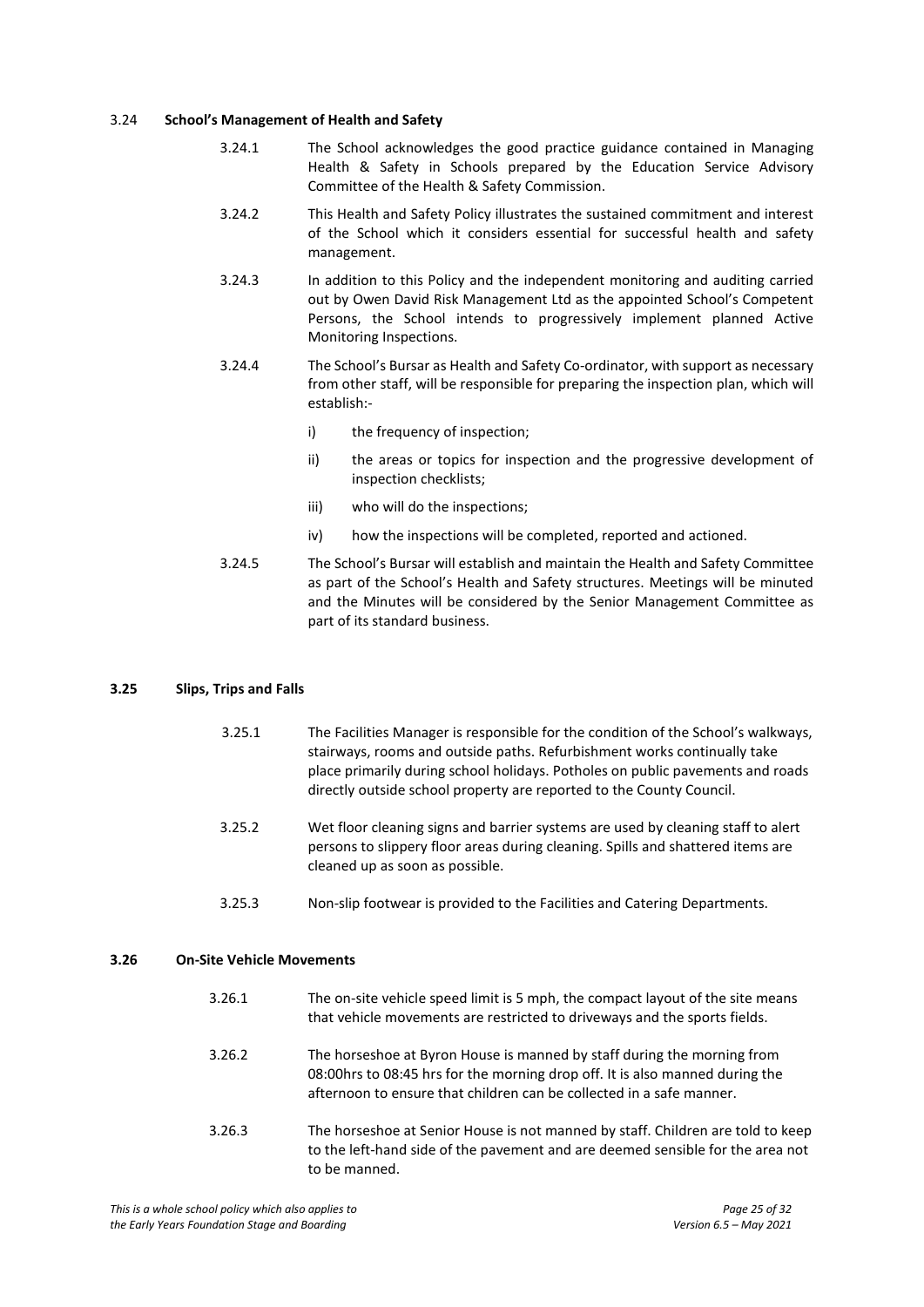3.26.4 There is no parking outside the horseshoes during the term time, unless in exceptional circumstances where these will be specifically Risk Assessed.

## **3.27 Working at Height**

| 3.27.1 | The Facilities Manager will apply the following hierarchy for managing and |
|--------|----------------------------------------------------------------------------|
|        | selecting equipment for work at height, namely:                            |

- Avoid work at height where possible.
- Use work equipment or other measures to prevent falls where it cannot avoid work at height
- Where it cannot eliminate the risk of a fall, use work equipment or other measures to minimise the distance and consequences of a fall should one occur
- A flowchart is included at Appendix 3 for controlling work at height.
- 3.27.2 The school requires that work at height, including organisation, planning, supervision and supply and maintenance of equipment is only to be undertaken by competent and trained staff.
- 3.27.3 When equipment is selected for work at height it will be:
	- The most suitable equipment for the task
	- Give collective protection measures priority over personal protection measures
	- Take account of working conditions and the risks to the safety of all those at the place where the work equipment is to be used.
- 3.27.4 Inspection of equipment used for work at height will be undertaken by a competent external contractor on a regular basis.
- 3.27.5 Ladders will be used in accordance with HSE document Safe Use of ladders and stepladders available on the HSE website
- 3.27.6 Any contractors used by the school will be expected to follow the principles of this guidance.

## **3.28 Asbestos**

- 3.28.1 The School will be the duty holder as specified in the Control of Asbestos at Work Regulations 2012 ("CAW").
- 3.28.2 It is the School policy that no employee or other person for whom the School is responsible should, so far as is reasonably practicable, be exposed to asbestos (except in the case of an approved asbestos surveyor or licensed removal contractor).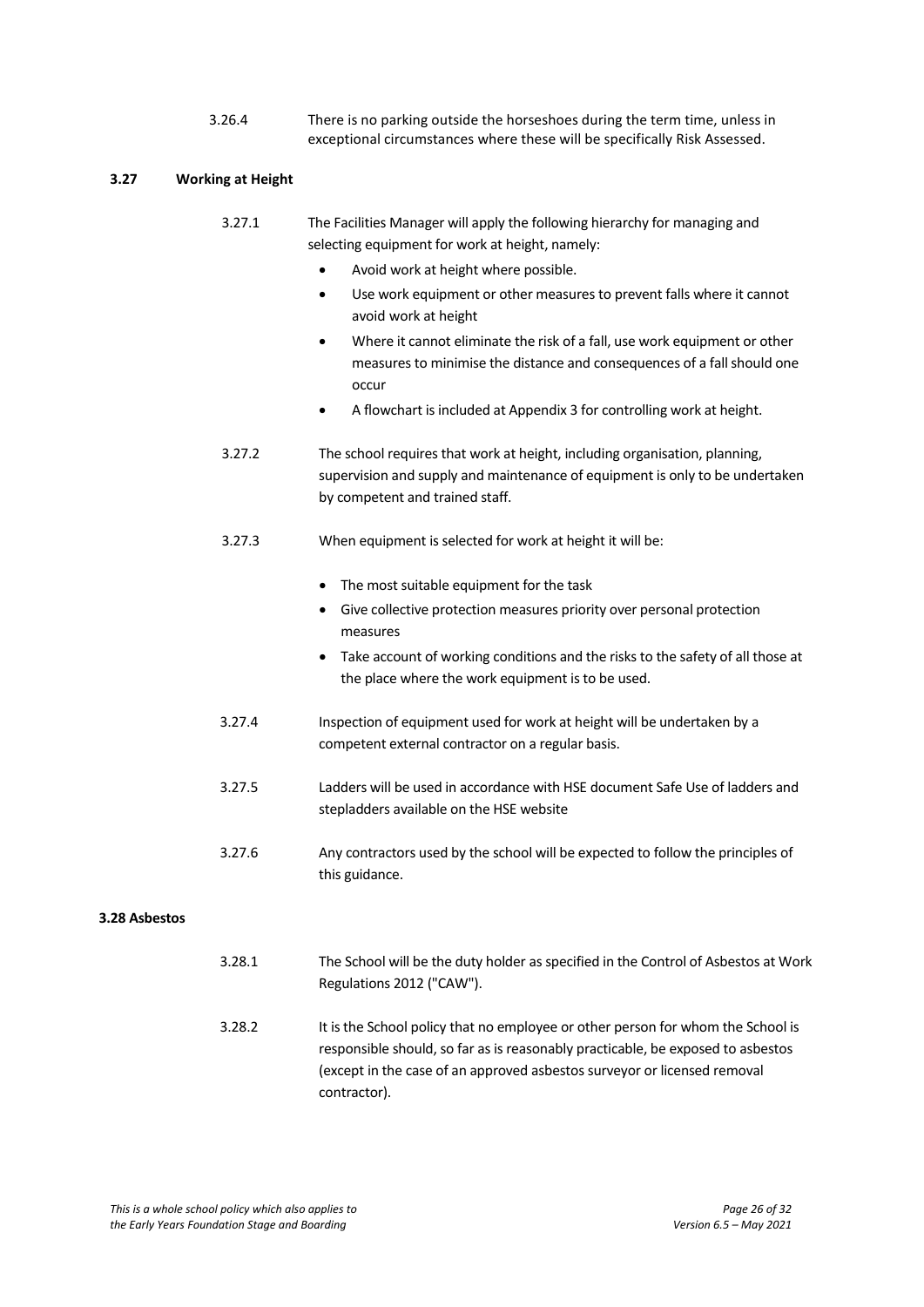|                             | 3.28.3  | Where asbestos exists or is suspected in any of the School campus, an asbestos<br>risk assessment will be conducted by specialist surveyors to identify asbestos<br>containing materials. The Bursar will arrange for this to take place with assistance<br>with the Facilities Manager                                                                                                                                                                                                                                                                                                                                                                    |
|-----------------------------|---------|------------------------------------------------------------------------------------------------------------------------------------------------------------------------------------------------------------------------------------------------------------------------------------------------------------------------------------------------------------------------------------------------------------------------------------------------------------------------------------------------------------------------------------------------------------------------------------------------------------------------------------------------------------|
|                             | 3.28.4  | An asbestos register will be maintained for each property where the School is the<br>Dutyholder showing the location, type and condition of the asbestos. The Bursar<br>/ Facilities Manager will be responsible for the upkeep of the register.                                                                                                                                                                                                                                                                                                                                                                                                           |
|                             | 3.28.5  | Details of the asbestos register will be made available to all occupants of the<br>building and visiting contractors (as required).                                                                                                                                                                                                                                                                                                                                                                                                                                                                                                                        |
|                             | 3.28.6  | Where asbestos exists, and risk assessments indicate a high asbestos hazard,<br>warning signs will be displayed.                                                                                                                                                                                                                                                                                                                                                                                                                                                                                                                                           |
|                             | 3.28.7  | An asbestos management plan will be formulated if required [by an external<br>competent person], in conjunction with the Bursar / Facilities Manager to either:<br>(a)<br>encapsulate any asbestos present and monitor its condition: or<br>(b)<br>have the asbestos removed by a licensed contractor.<br>(c)<br>the plan will specify:<br>(i)<br>who is responsible for managing the asbestos<br>responsibility for the asbestos register<br>(ii)<br>the schedule for monitoring the condition of the materials<br>(iii)<br>the associated channels of communication<br>(iv)<br>(v)<br>the Bursar will have responsibility for the management of the plan |
|                             | 3.28.8  | Where any work is likely to involve contact with asbestos containing materials,<br>the Bursar / Facilities Manager will appoint an HSE licensed contractor to<br>undertake the works.                                                                                                                                                                                                                                                                                                                                                                                                                                                                      |
|                             | 3.28.9  | Where any refurbishment work is required in a building that contains asbestos,<br>the School may need to commission a refurbishment and demolition survey<br>which will give a more detailed understanding of the asbestos present in the<br>building.                                                                                                                                                                                                                                                                                                                                                                                                     |
|                             | 3.28.10 | Where any School employees may undertake activities where asbestos could be<br>disturbed, they will be provided with awareness training so that they understand<br>the dangers and steps to take if they accidentally exposed.                                                                                                                                                                                                                                                                                                                                                                                                                             |
|                             | 3.28.11 | Where an employee / contractor / pupil believe they have discovered asbestos<br>they should contact the Bursar immediately so that appropriate action can be<br>taken.                                                                                                                                                                                                                                                                                                                                                                                                                                                                                     |
| 3.29 Violence within School |         |                                                                                                                                                                                                                                                                                                                                                                                                                                                                                                                                                                                                                                                            |
|                             | 3.29.1  | The School maintains a zero tolerance policy towards violence and threatening<br>behaviour within the school, whether it be involving staff or pupils.                                                                                                                                                                                                                                                                                                                                                                                                                                                                                                     |
|                             | 3.29.2  | The term 'violence' covers any incident where persons are abused, threatened or                                                                                                                                                                                                                                                                                                                                                                                                                                                                                                                                                                            |

assaulted on school premises.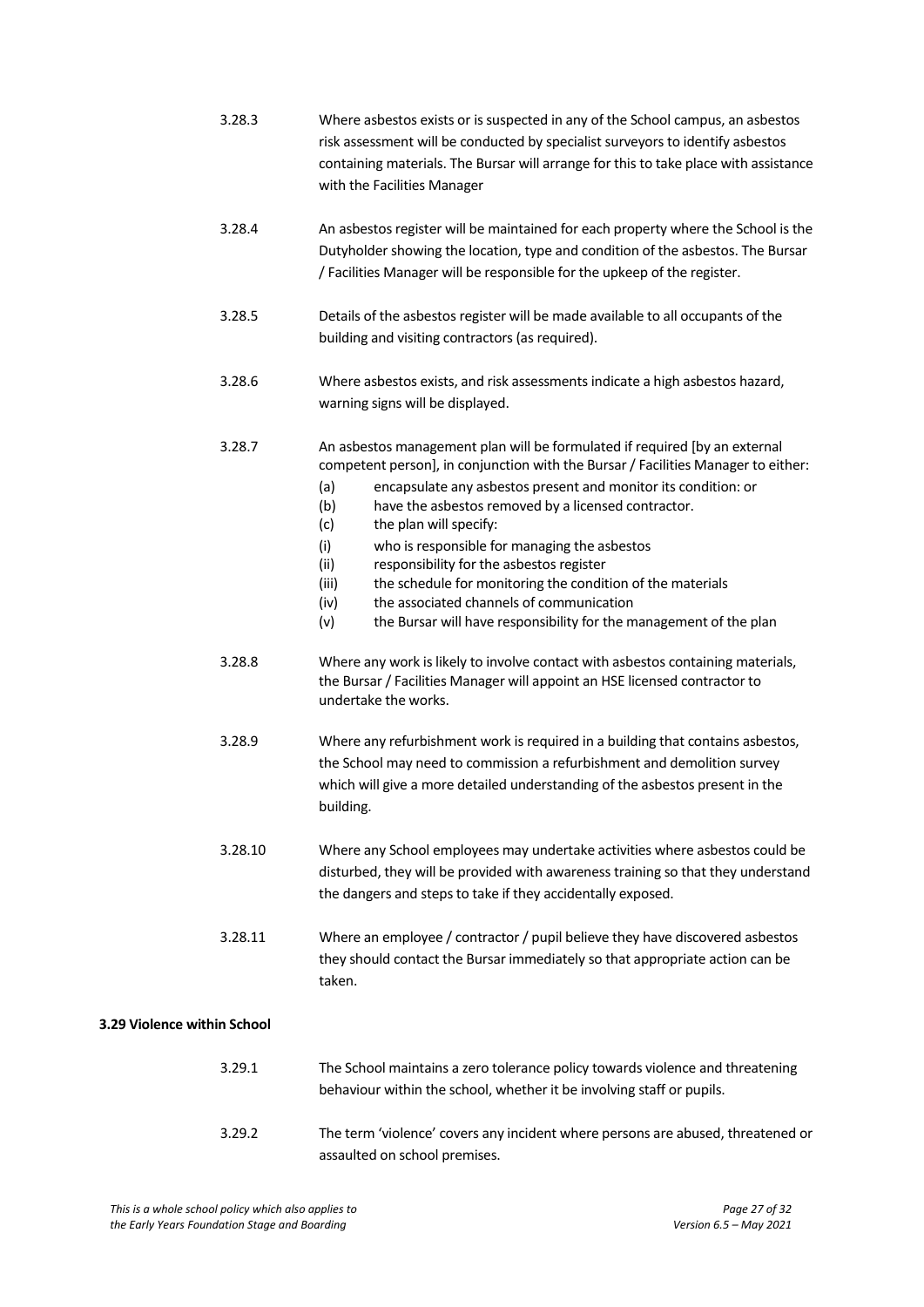|                      | 3.29.3 | Any incidence of violence or threatening behaviour is reported immediately to<br>the Senior Management Team in the first instance, and a full investigation will be<br>carried out.                                                                                               |
|----------------------|--------|-----------------------------------------------------------------------------------------------------------------------------------------------------------------------------------------------------------------------------------------------------------------------------------|
|                      | 3.29.4 | The Designated Safeguarding Lead should be informed in order to assess<br>whether the matter is classed as a safeguarding issue; where such an issue is<br>identified, the procedures in the School's Safeguarding policy will be followed.                                       |
|                      | 3.29.5 | The School will support any staff member or pupil wishing to take action against<br>the perpetrators of any such violence.                                                                                                                                                        |
|                      | 3.29.6 | The School's Staff Code of Conduct and Behaviour Policies can be viewed on the<br>school website.                                                                                                                                                                                 |
| 3.30 Staff Wellbeing |        |                                                                                                                                                                                                                                                                                   |
|                      | 3.30.1 | The School aims to enable all staff to work in an environment in which staff<br>wellbeing is supported and which enables staff to carry out their duties<br>effectively.                                                                                                          |
|                      | 3.30.2 | An open door policy is adopted by the Senior Management Team. Staff's mental,<br>physical and emotional wellbeing is taken seriously and staff are supported in<br>order that they may seek any help and support they need, including the use of<br>occupational health services. |
|                      | 3.30.3 | The School offers an external Employee Assistance programme for all its staff,<br>providing counselling services, fitness and general wellbeing advice. This is<br>publicised in the staffrooms and leaflets are also available from the HR &<br>Compliance Administrator.        |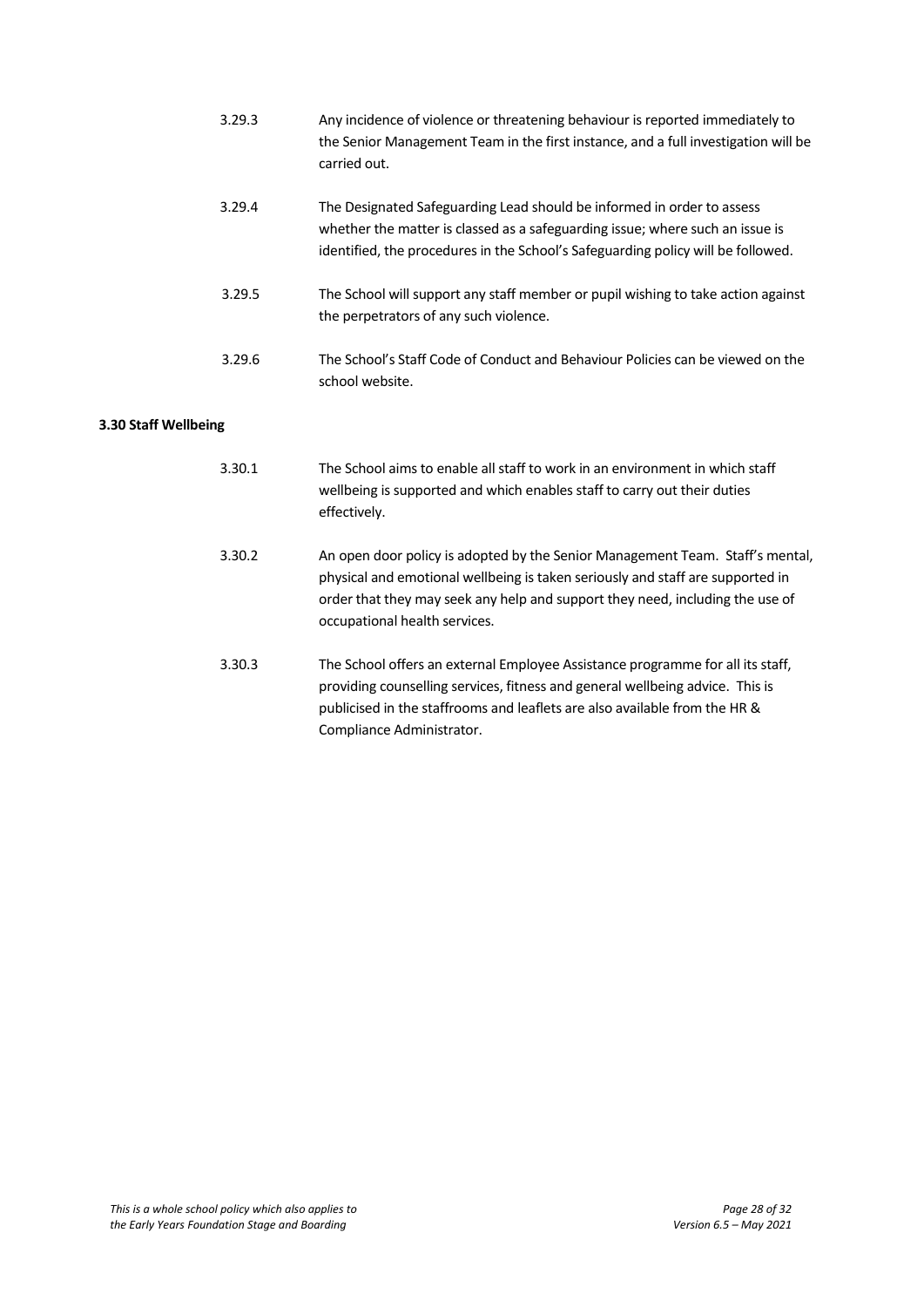#### **Appendix 1**

## HIRE OF POOL TO OUTSIDE ORGANISATIONS: CHECK-LIST OF POINTS FOR INCLUSION IN CONTRACTS

- 1. Information on numbers participating and their swimming skills.
- 2. Name of hirer's representative who will be in charge of the group.
- 3. Numbers and skills/qualifications of lifeguards to be present during the session; and whether these will be provided by the hirer or by the pool operator.
- 4. Hirer to be given copies of normal and emergency operating procedures, and to sign to the effect that these have been read and understood.
- 5. Specific agreement on the respective responsibilities of the pool operator and the hirer for action in any emergency. A distinction needs to be drawn between:
	- (a) emergencies arising from the activities of the group using the pool; and
	- (b) other emergencies (structural or power failures, etc).

Responsibilities for the latter will remain with the pool operator who will need, accordingly, to have competent staff in attendance during the hire session.

- 6. Any rules of behaviour to be enforced during the session.
- 7. Any advice on safety to be given to participants, eg on avoiding alcohol and food immediately before swimming.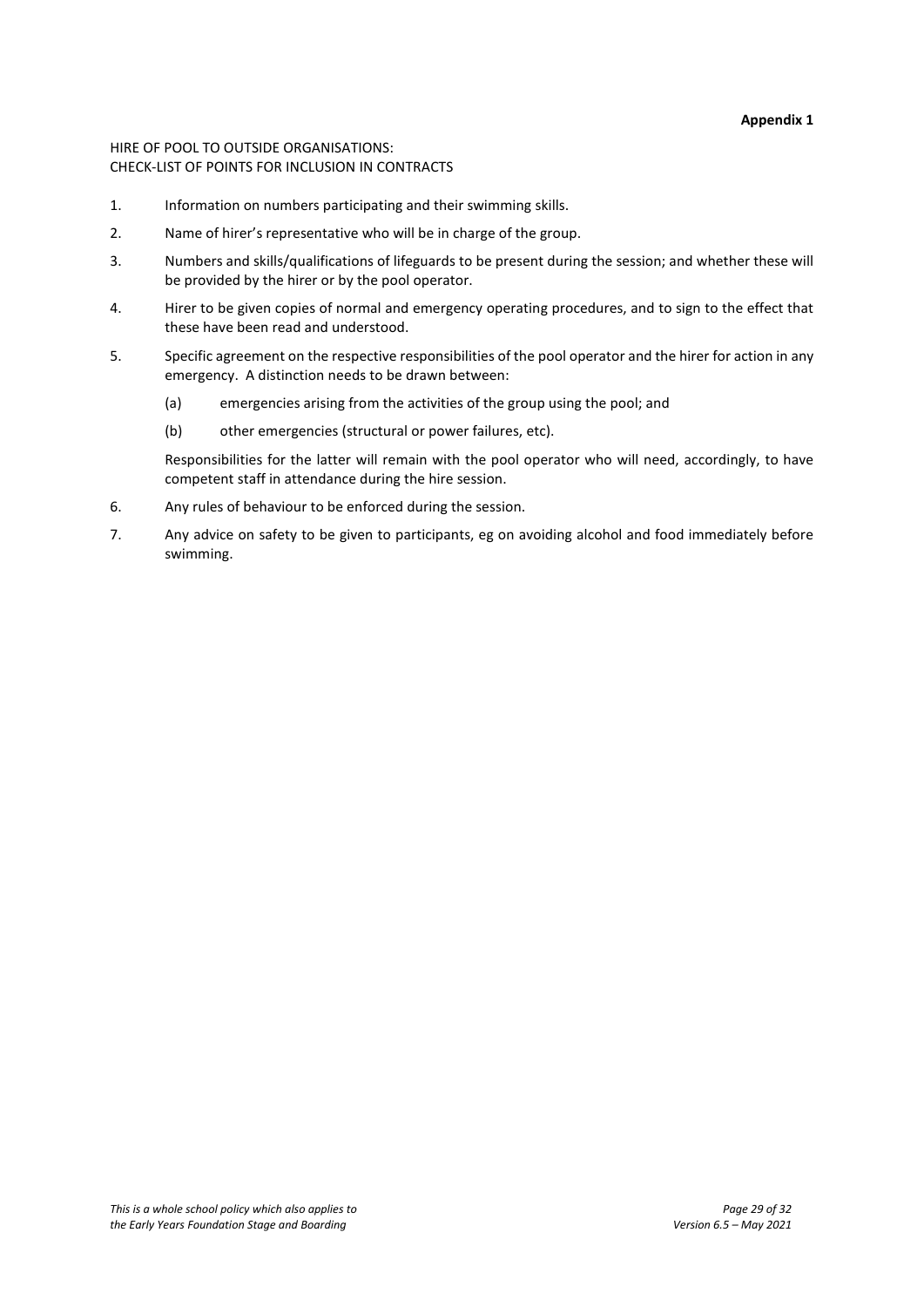**Appendix 2**

## DRAFT INSTRUCTIONS FOR SCHOOL CONTRACTORS

- 1. These Rules for Contractors are issued to all Contractors working within the School and for work which is not covered by the Construction (Design and Management) Regulations 1994. The School has a policy for compliance with these Regulations and these instructions are not considered to represent any Health & Safety Plan under the Regulations.
- 2. The School Liaison Manager for Contractors is .................................................. He must be contacted before any work is commenced. The School requires Contractors to book in and out of site daily, and this is to be arranged with ....................................
- 3. Contractors will be expected to produce satisfactory evidence of insurance cover in respect of their legal liabilities to the School, third parties and their own employees. It is a condition of contract that any main contractor assumes the legal liabilities to the School and third parties which may be occasioned through the actions of any sub-contractor or other body employed or engaged by the Contractor up to £.............. unless otherwise specified.
- 4. Unless specifically agreed in writing with the Contractor, orders are placed on the basis that the Contractor will provide all equipment including ladders, trestles, tools, scaffolding and any necessary protective clothing and equipment for their employees. The use of School equipment such as lifting equipment, electrical supplies, tools and access equipment is prohibited unless specifically authorised by ................................
- 5. Contractors are not permitted to engage the assistance of School personnel without specific authorisation from ......................................
- 6. When a Contractor uses scaffolding or other access equipment on site he must ensure that it complies with the Construction (Health, Safety & Welfare) Regulations 1996. Scaffolding inspections, in accordance with these Regulations are the responsibility of the Contractor.
- 7. The Contractor is responsible for seeing that any sump, pit or other excavation caused or worked on is securely fenced as required by the Construction Regulations.
- 8. The Contractor shall ensure, by proper boarding, shuttering or other means, the protection from damage of any property of the School or other persons' property adjoining the site.
- 9. No contractor's employee is allowed to interfere with or operate any valve, tap, switch or plant control without first obtaining permission from .....................................
- 10. Contractors are reminded that, under the Electricity at Work Regulations 1989, Regulation 14, no work activity should be carried out on, or near, any 'live' conductor unless it is unreasonable, having regard to all relevant factors, for the equipment to be 'dead' while work proceeds; and that it is reasonable for the work to be carried out on or near it while it is 'live'; and suitable precautions are taken to prevent injury.
- 11. When portable electrical equipment is brought on to the site, this is expected to be of 110 volt centretapped supply unless otherwise specifically authorised. All cables and extension leads are to be in good condition, properly maintained and terminated.
- 12. All gas welding or flame-cutting equipment brought on to site is expected to be fitted with flashback arrestors, and proper arrangements are to be made by the Contractors for securing of cylinders while on site. This applies both to gas cylinders which are in use, and spares. Cylinders which are not secured to a trolley should be tied back to a frame or other support to avoid damage to valves.
- 13. The School site includes areas of high fire risk which are identified by appropriate signs. The ban on smoking and naked lights in these areas is rigidly enforced and Contractors must be vigilant in observing these conditions.
- 14. Any accidents that occur on site must be reported to ......................................... We expect the cooperation of Contractors in the investigation of any accidents which may occur.
- 15. Contractors are required to advise the Liaison Manager where they will be working on site and should not go into other areas without prior authorisation.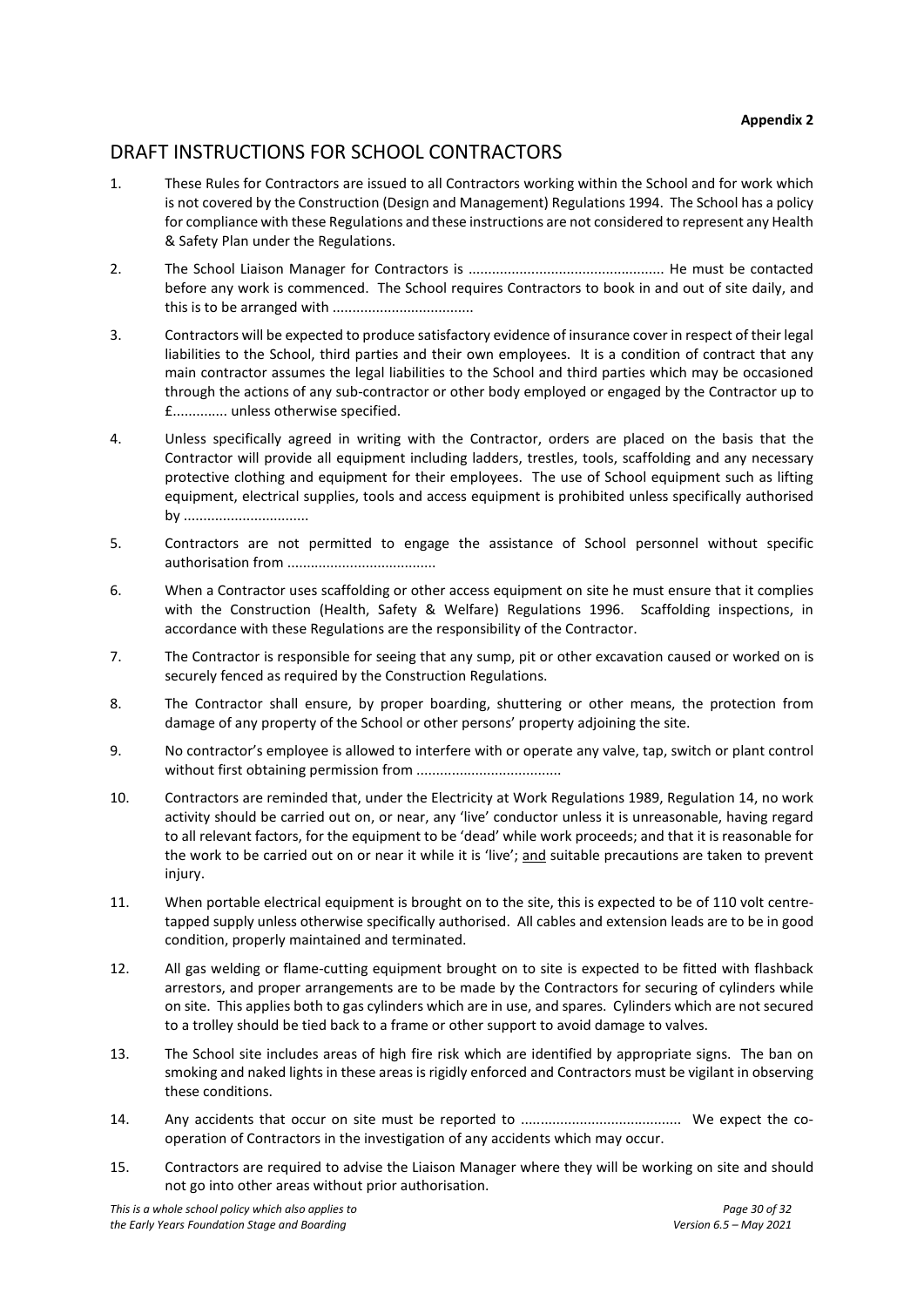- 16. The Contractor shall inform the Liaison Manager of the health hazards of any substances he brings on to the site, the likely exposure risks to our employees or pupils, and any precautions that need to be followed.
- 17. Any queries or problems on site should be referred to ................................ In his absence his nominated deputy should be contacted who will be pleased to assist the Contractor in his endeavour to ensure safety on our premises.

I acknowledge receipt of a copy of these Instructions for Contractors and agree to be bound by the conditions outlined above.

Signed ...................................................... (Contractor)

Dated ........................................................